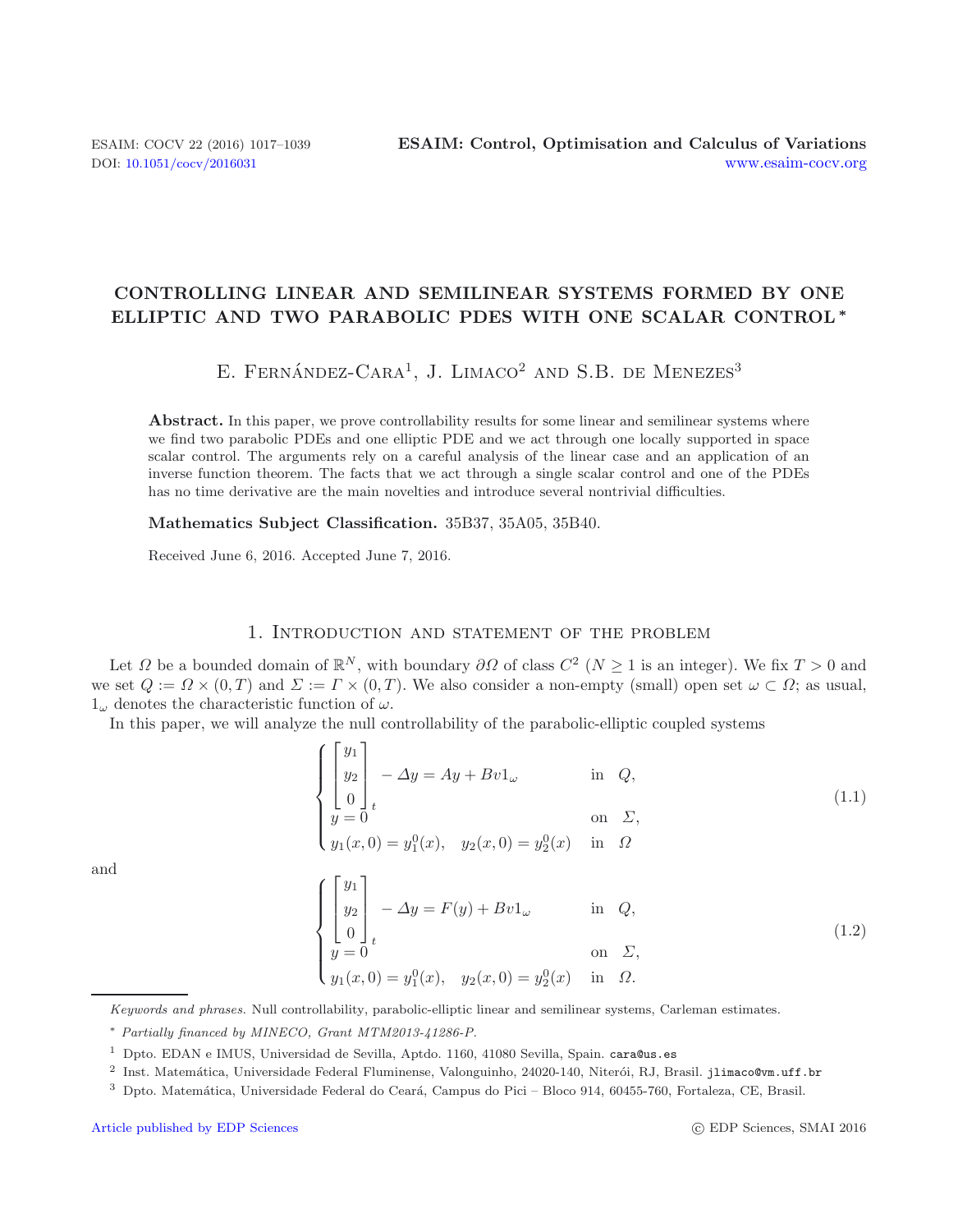Here,  $y = (y_1, y_2, y_3)^T$  and we have  $B = e_1 := (1, 0, 0)^T$  or  $B = e_2 := (0, 1, 0)^T$  or  $B = e_3 := (0, 0, 1)^T$ . In [\(1.1\)](#page-0-0), we assume that

<span id="page-1-2"></span><span id="page-1-1"></span>
$$
A = \begin{bmatrix} A_1 & A_2 & A_3 \\ B_1 & B_2 & B_3 \\ C_1 & C_2 & C_3 \end{bmatrix}, \text{ with } A_j, B_j, C_j \in \mathbb{R}, C_3 \notin \sigma(-\Delta),
$$
 (1.3)

where  $\sigma(-\Delta)$  is the set of the eigenvalues of the Dirichlet Laplacian in  $\Omega$ . On the other hand, in [\(1.2\)](#page-0-1), the assumptions on  $F$  are the following:

$$
F = (F_1(y), F_2(y), F_3(y))^T \text{ with } F_j \in W^{2,\infty}(\mathbb{R}^3), F_j(0) = 0 \ (1 \le j \le 3).
$$
 (1.4)

Sometimes (but not always), we will also impose that

<span id="page-1-4"></span><span id="page-1-3"></span>
$$
\frac{\partial F_3}{\partial y_3}(y) \le a < \lambda_1 \text{ for all } y \in \mathbb{R}^3,\tag{1.5}
$$

<span id="page-1-5"></span>where  $\lambda_1$  is the first eigenvalue of the Dirichlet Laplacian in  $\Omega$ .

If  $(y_1^0, y_2^0) \in L^2(\Omega) \times L^2(\Omega)$ ,  $v \in L^2(\omega \times (0,T))$  and A (resp. the function F) satisfies  $(1.3)$  (resp.  $(1.4)$ and [\(1.5\)](#page-1-2)), then [\(1.1\)](#page-0-0) (resp. [\(1.2\)](#page-0-1)) possesses exactly one weak solution  $y = (y_1, y_2, y_3)^T$ , with

$$
\begin{cases}\ny_1, y_2 \in L^2(0, T; H_0^1(\Omega)) \cap C^0([0, T]; L^2(\Omega)), \\
y_{1,t}, y_{2,t} \in L^2(0, T; H^{-1}(\Omega)), \\
y_3 \in L^2(0, T; D(-\Delta)), \quad y_3 \in C^0([0, T]; D(-\Delta)) \text{ if } B \neq e_3\n\end{cases}
$$
\n(1.6)

and appropriate estimates. If we additionally have  $(y_1^0, y_2^0) \in H_0^1(\Omega) \times H_0^1(\Omega)$ , the following can also be affirmed:

$$
y_1, y_2 \in L^2(0, T; D(-\Delta)) \cap C^0([0, T]; H_0^1(\Omega)), \quad y_{1,t}, y_{2,t} \in L^2(Q), \tag{1.7}
$$

again with appropriate estimates. The proofs of these assertions are sketched in Appendix A (see Sect. [A\)](#page-0-2).

Throughout this paper, C denotes a generic positive constant depending on  $\Omega$ ,  $\omega$  and maybe other data. Sometimes, we will emphasize the fact that C depends on (say) T by writing  $C(T)$ . For all  $m \geq 1$ , the inner product and norm in  $L^2(\Omega)^m$  will be respectively denoted by  $(\cdot, \cdot)$  and  $\|\cdot\|$ ; on the other hand,  $|\cdot|$  will stand for the Euclidean norm in  $\mathbb{R}^m$ .

**Definition 1.1.** It will be said that [\(1.1\)](#page-0-0) is null-controllable at time T if, for any  $(y_1^0, y_2^0) \in L^2(\Omega) \times L^2(\Omega)$ , there exist controls  $v \in L^2(\omega \times (0,T))$  such that the associated states satisfy

$$
y_1(x,T) = y_2(x,T) = 0 \text{ in } \Omega. \tag{1.8}
$$

A completely similar definition can be given for [\(1.2\)](#page-0-1). Finally, it will be said that [\(1.2\)](#page-0-1) is locally null-controllable at time T if there exists  $\epsilon > 0$  such that, for any  $(y_1^0, y_2^0) \in L^2(\Omega) \times L^2(\Omega)$  with

$$
||(y_1^0, y_2^0)|| \le \epsilon,
$$

there exist controls  $v \in L^2(\omega \times (0,T))$  such that the associated states satisfy [\(1.8\)](#page-1-3).

It will be seen later that, under the assumptions  $(1.3)$  or  $(1.4)$ , we can also get information from  $(1.8)$  on the behavior of  $y_3(\cdot, t)$  as  $t \to T$ ; but, for the moment, we will forget this (see Rems. [2.10](#page-9-0) and [3.4](#page-15-0) below).

The analysis of the controllability of [\(1.2\)](#page-0-1) is motivated by many relevant applications: reaction-diffusion systems, semiconductors modelling, chemotaxis phenomena in biology, *etc*. Roughly speaking, any non-scalar system of the parabolic kind for which the individual variables evolve at very different speeds may be concerned.

<span id="page-1-0"></span>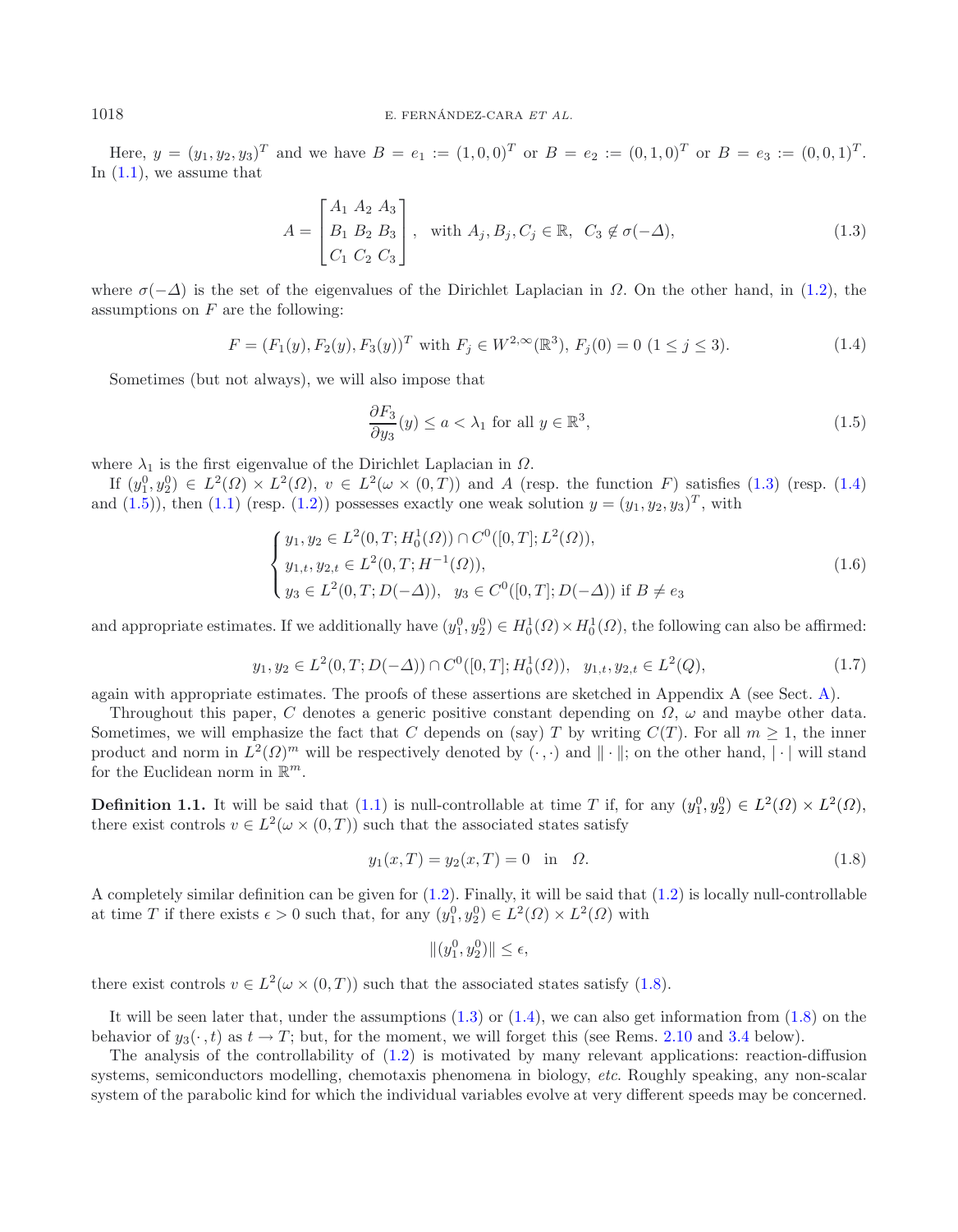<span id="page-2-1"></span>However, to our best knowledge, very few results are available. See [\[9](#page-22-0)] and [\[15\]](#page-22-1), where other similar parabolicelliptic systems are considered; see [\[18,](#page-22-2) [19\]](#page-22-3) for Keller–Segal systems; finally, see [\[7](#page-22-4), [8\]](#page-22-5) for degenerating reactiondiffusion systems.

Recall that, in the finite-dimensional context, a linear system with constant coefficients is controllable if and only if the so called algebraic Kalman rank condition is satisfied. Accordingly, when a system is controllable at some time, it is controllable at any time.

The first goal of the present paper is to extend the Kalman rank criterion to the framework of  $(1.1)$ . This will be achieved in our first main result (see Thm. [2.1\)](#page-3-0).

For the proof, as usual, the null controllability of [\(1.1\)](#page-0-0) is reformulated in terms of the *observability* of the adjoint system, that is given by

<span id="page-2-0"></span>
$$
\begin{cases}\n-\begin{bmatrix}\n\varphi_1 \\
\varphi_2 \\
0\n\end{bmatrix}_t - \Delta \varphi = A^* \varphi & \text{in } Q, \\
\varphi = 0 & \text{on } \Sigma, \\
\varphi_1(x, T) = \varphi_1^T(x), \quad \varphi_2(x, T) = \varphi_2^T(x) & \text{in } \Omega.\n\end{cases}
$$
\n(1.9)

Of course, the main difficulty found to establish this property is that only one scalar control is used in  $(1.1)$ .

In our second main result, we will prove that, under some conditions, the nonlinear system [\(1.2\)](#page-0-1) is locally null-controllable, see Theorem [2.7.](#page-7-0) Specifically, we will see that, if  $N \leq 4$  and  $B = e_1$  or  $B = e_2$ , the Kalman rank condition for a linearized version of  $(1.2)$  is a sufficient condition for the local controllability of  $(1.2)$ . As commented below, for the remaining cases ( $N \geq 5$  or  $B = e_3$ ), some maybe technical difficulties are found.

For the proof, we will employ a technique relying on the so called *Liusternik's Inverse Function Theorem* in Banach spaces, see [\[1](#page-22-6)]. The arguments are inspired by the work of Fursikov and Imanuvilov [\[17](#page-22-7)]. Thus, in a first step, we will consider *linearized* systems of the form

$$
\begin{cases}\n\begin{bmatrix}\ny_1 \\
y_2 \\
0\n\end{bmatrix}\n\\
y = 0\n\end{cases} - \Delta y = Ay + Bv1_{\omega} + k \quad \text{in } Q, \\
y = 0 \quad \text{on } \Sigma, \\
y_1(x, 0) = y_1^0(x), \quad y_2(x, 0) = y_2^0(x) \quad \text{in } \Omega,\n\end{cases}
$$
\n(1.10)

where the components of A are obtained from the partial derivatives of the functions  $F_j$  at 0 and the function k decays fast enough to zero as  $t \to T$ . Using Theorem [2.1](#page-3-0) and some arguments from [\[20\]](#page-22-8), it will be seen that  $(1.10)$  is null-controllable and, moreover, one can find state-control pairs in a space Y of sufficiently regular and rapidly decaying functions.

In a second step, we will rewrite the null controllability property of  $(1.2)$  as an equation for  $(y, v)$  in Y. In fact, the choice of this space is nontrivial, motivates some preliminary estimates of the null controls and associated solutions to [\(1.10\)](#page-2-0) and deserves some work. Then, we will apply Liusternik's theorem and we will deduce the (local) desired result.

The paper is organized as follows. Section [2](#page-3-1) deals with the linear case; more precisely, we analyze there the null controllability of systems of the kind  $(1.1)$ . In Section [3,](#page-10-0) we consider the nonhomogeneous linear system  $(1.10)$ and, then, the nonlinear system [\(1.2\)](#page-0-1). As already explained, we establish a local null controllability result. Some additional comments and open questions are indicated in Section [4.](#page-15-1) Finally, Sections [A,](#page-0-2) [B](#page-3-1) and [C](#page-10-0) contain the proofs of several technical results.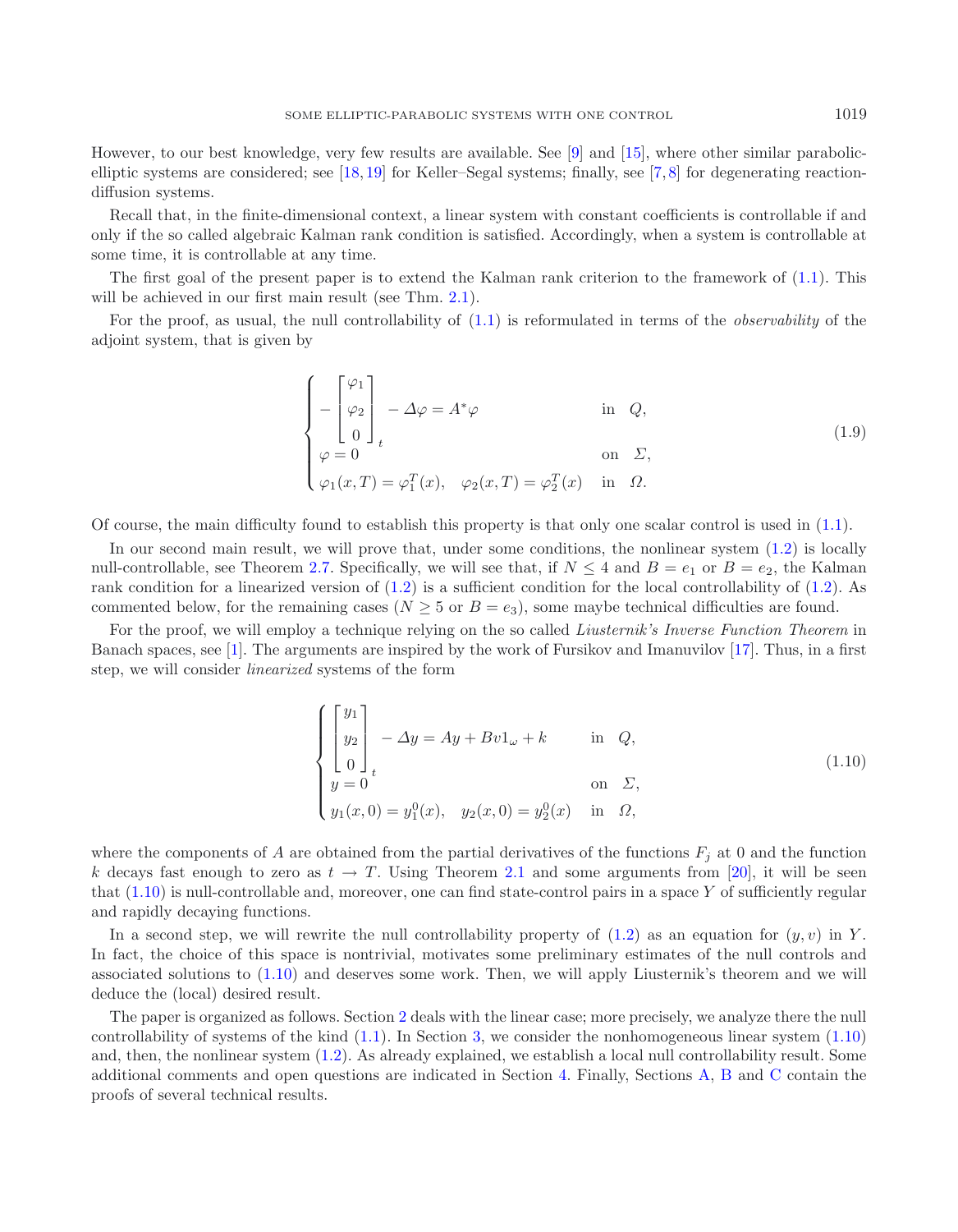## <span id="page-3-3"></span>2. The linear case

## **2.1. The first main result**

We will consider the linear parabolic-elliptic coupled system [\(1.1\)](#page-0-0), where  $B = e_1$  or  $B = e_2$  or  $B = e_3$ . We assume that  $A$  is given by  $(1.3)$ .

Recall that, for any  $(y_1^0, y_2^0) \in L^2(\Omega) \times L^2(\Omega)$  (resp.  $(y_1^0, y_2^0) \in H_0^1(\Omega) \times H_0^1(\Omega)$ ) and any  $v \in L^2(\omega \times (0,T))$ , there exists exactly one weak solution to  $(1.1)$  satisfying  $(1.6)$  (resp.  $(1.7)$ ).

Let us denote by  $L$  the operator given by

$$
\begin{cases}\nL = \Delta I + A : D(L) \subset L^2(\Omega)^3 \to L^2(\Omega)^3, \text{ with} \\
D(L) := D(-\Delta)^3 = [H^2(\Omega) \cap H_0^1(\Omega)]^3.\n\end{cases}
$$

Then, the Kalman operator associated with  $L$  and  $B$  is by definition

$$
\begin{cases} \mathcal{K} : D(\mathcal{K}) \subset L^2(\Omega)^3 \mapsto L^2(\Omega)^3, \text{ with} \\ D(\mathcal{K}) := \{ w \in L^2(\Omega)^3 : [L^2B \, LB \, B]w \in L^2(\Omega)^3 \}, \\ \mathcal{K}w = [L|B]w := [L^2B \, LB \, B]w \quad \forall w \in D(\mathcal{K}) \end{cases}
$$

and the (formal) adjoint of  $K$  is given by

$$
\begin{cases} \mathcal{K}^* : D(\mathcal{K}^*) \subset L^2(\Omega)^3 \mapsto L^2(\Omega)^3, \text{ with} \\ D(\mathcal{K}^*) := \{ \varphi \in L^2(\Omega)^3 : \exists C_{\varphi} > 0 \text{ with } |(\mathcal{K}v, \varphi)| \le C_{\varphi} ||v|| \ \forall v \in D(\mathcal{K}) \}, \\ \mathcal{K}^* \varphi := [B^*(L^*)^2 B^* L^* B^*]^t \varphi \ \ \forall \varphi \in D(\mathcal{K}^*). \end{cases}
$$

The first main result in this paper is the following:

<span id="page-3-0"></span>**Theorem 2.1.** *The linear system* [\(1.1\)](#page-0-0) *is null-controllable, with controls depending continuously on the initial data in*  $L^2(\Omega) \times L^2(\Omega)$ *, if and only if the Kalman operator* K *satisfies* 

$$
N(\mathcal{K}^*) \cap U = \{0\},\tag{2.1}
$$

*where* K<sup>∗</sup> *is the formal adjoint of* K *and*

$$
U := \{ \varphi = (\varphi_1, \varphi_2, \varphi_3)^T : \varphi_3 = (-\Delta - C_3 I)^{-1} (A_3 \varphi_1 + B_3 \varphi_2) \}.
$$

The proof is given in Section [2.4.](#page-8-0)

Let  $0 < \lambda_1 < \lambda_2 \leq \cdots$  be the eigenvalues of the Laplace–Dirichlet operator in  $\Omega$ , with associated eigenfunctions  $\phi_p$ . For each  $p \geq 1$ , let us introduce the matrices

<span id="page-3-2"></span>
$$
L_p = -\lambda_p I + A, \quad K_p = [L_p^2 B | L_p B | B].
$$

Also, let us denote by  $P_p: L^2(\Omega)^3 \to \mathbb{R}^3$  the orthogonal projector associated to  $\phi_p$ :

$$
P_p \psi = ((\psi_1, \phi_p), (\psi_2, \phi_p), (\psi_3, \phi_p))^T \quad \forall \psi \in L^2(\Omega)^3.
$$

Then it is known that

$$
N(\mathcal{K}^*) = \{ \psi \in L^2(\Omega)^3 : K_p^* P_p \psi = 0 \ \forall p \ge 1 \}
$$

and, consequently,

$$
N(\mathcal{K}^*) = \{0\} \Leftrightarrow \det K_p \neq 0 \ \forall p \ge 1,
$$

which is equivalent to the so called *Kalman condition*

$$
rank [A2B|AB|B] = 3.
$$
\n
$$
(2.2)
$$

<span id="page-3-4"></span>For detailed proofs of these assertions, see [\[2](#page-22-9)].

<span id="page-3-1"></span>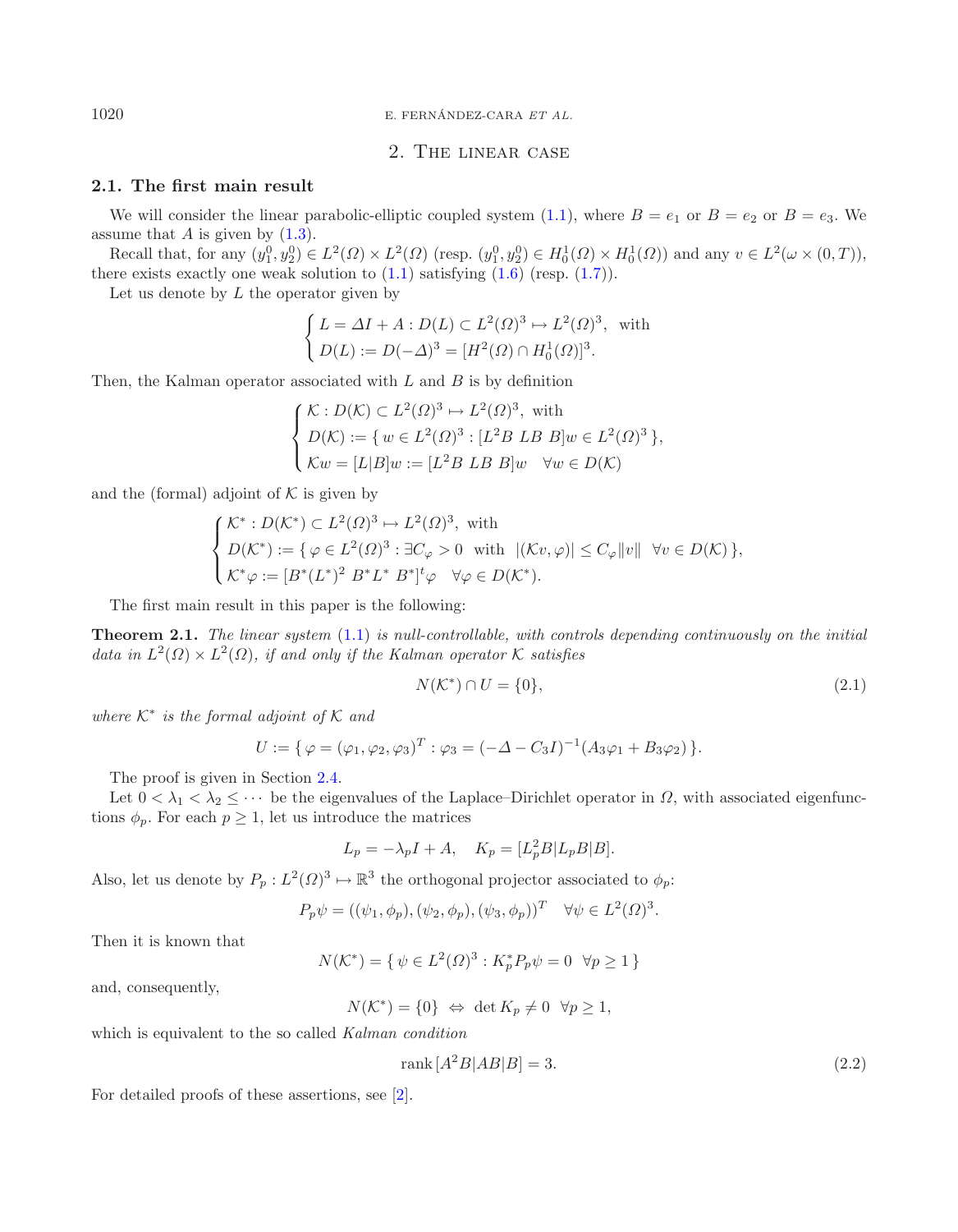<span id="page-4-0"></span>**Remark 2.2.** In [\[2](#page-22-9)], it is proved that [\(2.2\)](#page-3-2) is a necessary and sufficient condition for the null controllability of the parabolic system

$$
\begin{cases}\n\begin{bmatrix}\ny_1 \\
y_2 \\
y_3\n\end{bmatrix}_t - \Delta y = Ay + Bv1_\omega & \text{in } Q, \\
y = 0 & \text{on } \Sigma, \\
y_1(x, 0) = y_1^0(x), \quad y_2(x, 0) = y_2^0(x), \quad y_3(x, 0) = y_3^0(x) & \text{in } \Omega.\n\end{cases}
$$
\n(2.3)

Consequently, if  $(2.3)$  is null controllable, this is also the case for  $(1.1)$ . Furthermore, some simple computations show that, if  $B = e_1$ , then

<span id="page-4-1"></span>rank 
$$
[A^2B|AB|B] = 3 \Leftrightarrow B_1^2C_2 + B_1C_1(C_3 - B_2) - B_3C_1^2 \neq 0.
$$

On the other hand, if  $B = e_2$ ,

rank 
$$
[A^2B|AB||B] = 3 \Leftrightarrow A_2^2C_1 + A_2C_2(C_3 - A_1) - A_3C_2^2 \neq 0.
$$

Finally, if  $B = e_3$ ,

rank 
$$
[A^2B|AB||B] = 3 \Leftrightarrow A_3^2B_1 + A_3B_3(B_2 - A_1) - A_2B_3^2 \neq 0.
$$

From the practical viewpoint, the following result is interesting. It is an easy consequence of Theorem [2.1](#page-3-0) and the arguments in the proof of Lemma [2.4,](#page-5-0) see Section [2.2.](#page-5-1)

### **Corollary 2.3.**

(a) *If*  $B = e_1$ , [\(1.1\)](#page-0-0) *is null controllable if and only if, for all*  $p \ge 1$ *, one has*  $B_1\lambda_p + B_3C_1 - B_1C_3 \ne 0$  *or* 

$$
B_3 \neq 0
$$
 and  $C_1 + (B_1C_2 + C_1C_3 - B_2C_1)\frac{1}{\lambda_p - C_3} \neq 0.$ 

(b) *If*  $B = e_2$ , [\(1.1\)](#page-0-0) *is null controllable if and only if, for all*  $p \ge 1$ *, one has*  $A_2\lambda_p + A_3C_2 - A_2C_3 \ne 0$  *or* 

$$
A_3 \neq 0 \quad and \quad C_2 + (A_2C_1 + C_2C_3 - A_1C_2)\frac{1}{\lambda_p - C_3} \neq 0.
$$

(c) *Finally, if*  $B = e_3$ , [\(1.1\)](#page-0-0) *is null controllable if and only if* 

$$
A_3^2B_1 + A_3B_3(B_2 - A_1) - A_2B_3^2 \neq 0.
$$

Notice in particular that, if  $B = e_3$ , the null controllability of [\(1.1\)](#page-0-0) and [\(2.3\)](#page-4-0) are equivalent properties. However, the situation is different for  $B = e_1$  and  $B = e_2$ . In these cases, it may happen that [\(1.1\)](#page-0-0) but not [\(2.3\)](#page-4-0) be null-controllable: for example, the system  $(1.1)$  with  $N = 1$ ,  $\Omega = (0, 1)$ ,  $B = e_1$  and

$$
A = \begin{bmatrix} A_1 & A_2 & A_3 \\ 1 & -2 & 1 \\ 1 & 1 & -2 \end{bmatrix}
$$

is null-controllable, while the corresponding parabolic system [\(2.3\)](#page-4-0) is not.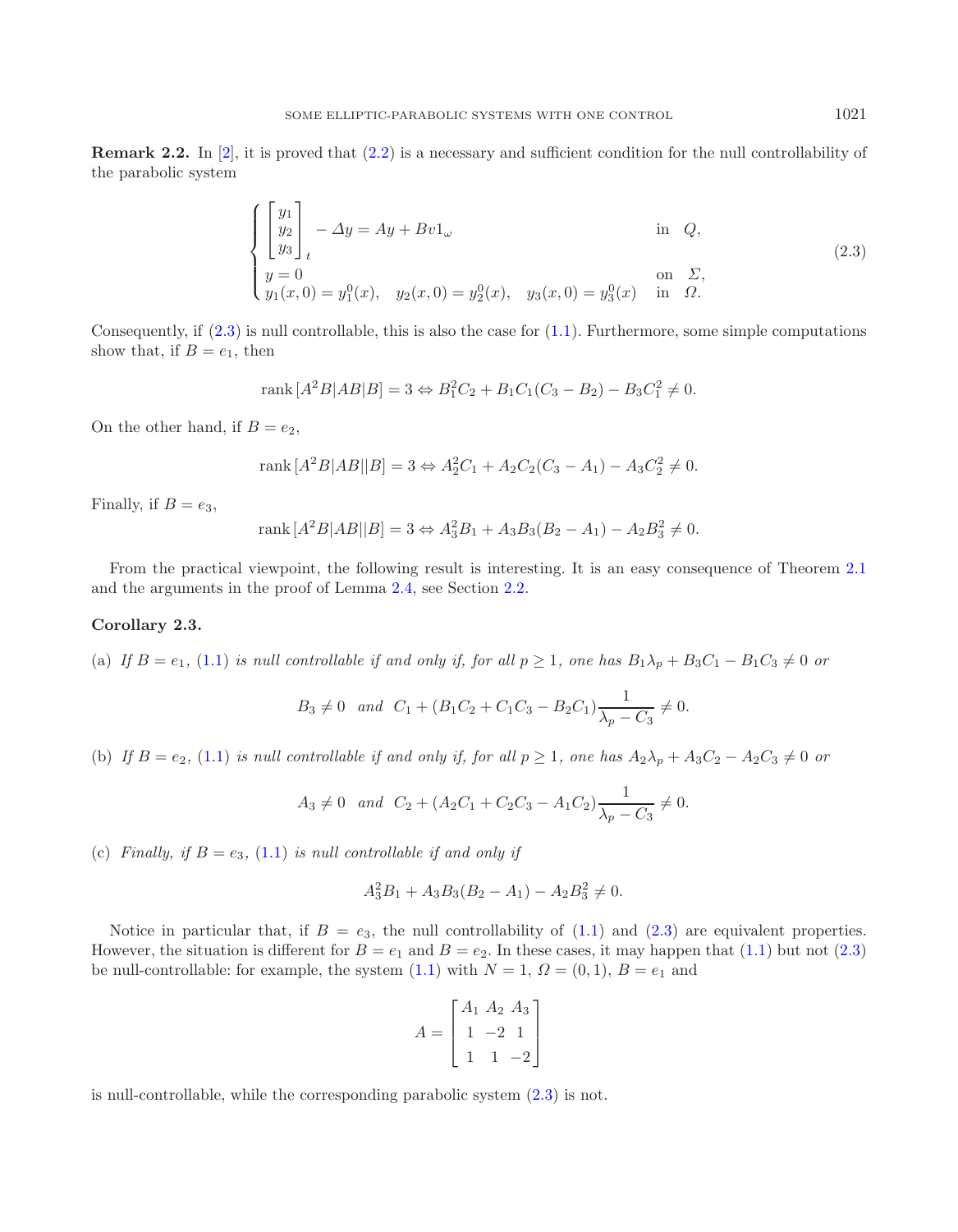## <span id="page-5-1"></span>**2.2.** Some technical results (I): Properties of  $K$  and  $K^*$

Before giving the proof of Theorem [2.1,](#page-3-0) we will recall and/or establish and prove some preliminary lemmas. The first one contains several crucial properties of the Kalman operator:

<span id="page-5-0"></span>**Lemma 2.4.** *There exists*  $C > 0$  *such that:* 

<span id="page-5-4"></span>
$$
\|\mathcal{K}v\| \le C\|\Delta^2 v\| \quad \forall v \in D(\mathcal{K}) \cap H^4(\Omega)^3,\tag{2.4}
$$

$$
\|\mathcal{K}^*\varphi\| \le C\|\Delta^2\varphi\| \quad \forall \varphi \in D(\mathcal{K}^*) \cap H^4(\Omega)^3. \tag{2.5}
$$

*Furthermore, if condition* [\(2.1\)](#page-3-3) *is fulfilled, for any integer*  $m \geq 2$  *there exists*  $C > 0$  *such that* 

$$
\|\Delta^{m-2}\varphi\|^2 \le C\|\Delta^m(\mathcal{K}^*\varphi)\|^2 \quad \forall \varphi \in U \quad \text{with} \quad \mathcal{K}^*\varphi \in D((-\Delta)^m)^3. \tag{2.6}
$$

Before giving the proof, let us collect some identities concerning  $K$  and  $K^*$ .

The following is easy to prove for any  $b \in \mathbb{R}^3$  and any  $p \geq 1$ :

$$
L(\phi_p b) = \phi_p(L_p b), \quad \mathcal{K}(\phi_p b) = \phi_p K_p b.
$$

From these identities, taking into account that L and K are closed unbounded operators, a direct computation gives

$$
\begin{cases}\nLy = \sum_{p \ge 1} L_p P_p y \, \phi_p & \forall y \in D(L), \\
\mathcal{K}v = \sum_{p \ge 1} K_p P_p v \, \phi_p & \forall u \in D(\mathcal{K})\n\end{cases}
$$

and, consequently, we find that

$$
D(K) = \{ v \in L^{2}(\Omega)^{3} : \sum_{p \ge 1} |K_{p}P_{p}v|^{2} < +\infty \}.
$$

In a similar way, we also get that

$$
\begin{cases} \mathcal{K}^*\varphi = \sum_{p\geq 1} K_p^* P_p \varphi \, \phi_p \quad \forall \varphi \in D(\mathcal{K}^*), \\ D(\mathcal{K}^*) = \{ \varphi \in L^2(\Omega)^3 : \sum_{p\geq 1} |K_p^* P_p \varphi|^2 < +\infty \}. \end{cases}
$$

Finally, we introduce the operator

$$
\begin{cases}\n\mathcal{K}\mathcal{K}^* : D(\mathcal{K}\mathcal{K}^*) \subset L^2(\Omega)^3 \mapsto L^2(\Omega)^3, & \text{with} \\
D(\mathcal{K}\mathcal{K}^*) := \{ \varphi \in L^2(\Omega)^3 : \varphi \in D(\mathcal{K}^*) , \ \mathcal{K}^* \varphi \in D(\mathcal{K}) \}, \\
\mathcal{K}\mathcal{K}^* \varphi := \mathcal{K}(\mathcal{K}^* \varphi) \ \ \forall \varphi \in D(\mathcal{K}\mathcal{K}^*).\n\end{cases}
$$

Note that  $\mathcal{K}\mathcal{K}^*$  is again a closed unbounded operator. A simple calculation shows that

$$
D(\mathcal{K}\mathcal{K}^*) = \{ \varphi \in L^2(\Omega)^3 : \sum_{p \ge 1} |K_p^* P_p \varphi|^2 < +\infty, \sum_{p \ge 1} |K_p K_p^* P_p \varphi|^2 < +\infty \}
$$

and

$$
\mathcal{K}\mathcal{K}^*\varphi = \sum_{p\geq 1} K_p K_p^* P_p \varphi \phi_p \quad \forall \varphi \in D(\mathcal{K}\mathcal{K}^*).
$$

<span id="page-5-3"></span><span id="page-5-2"></span>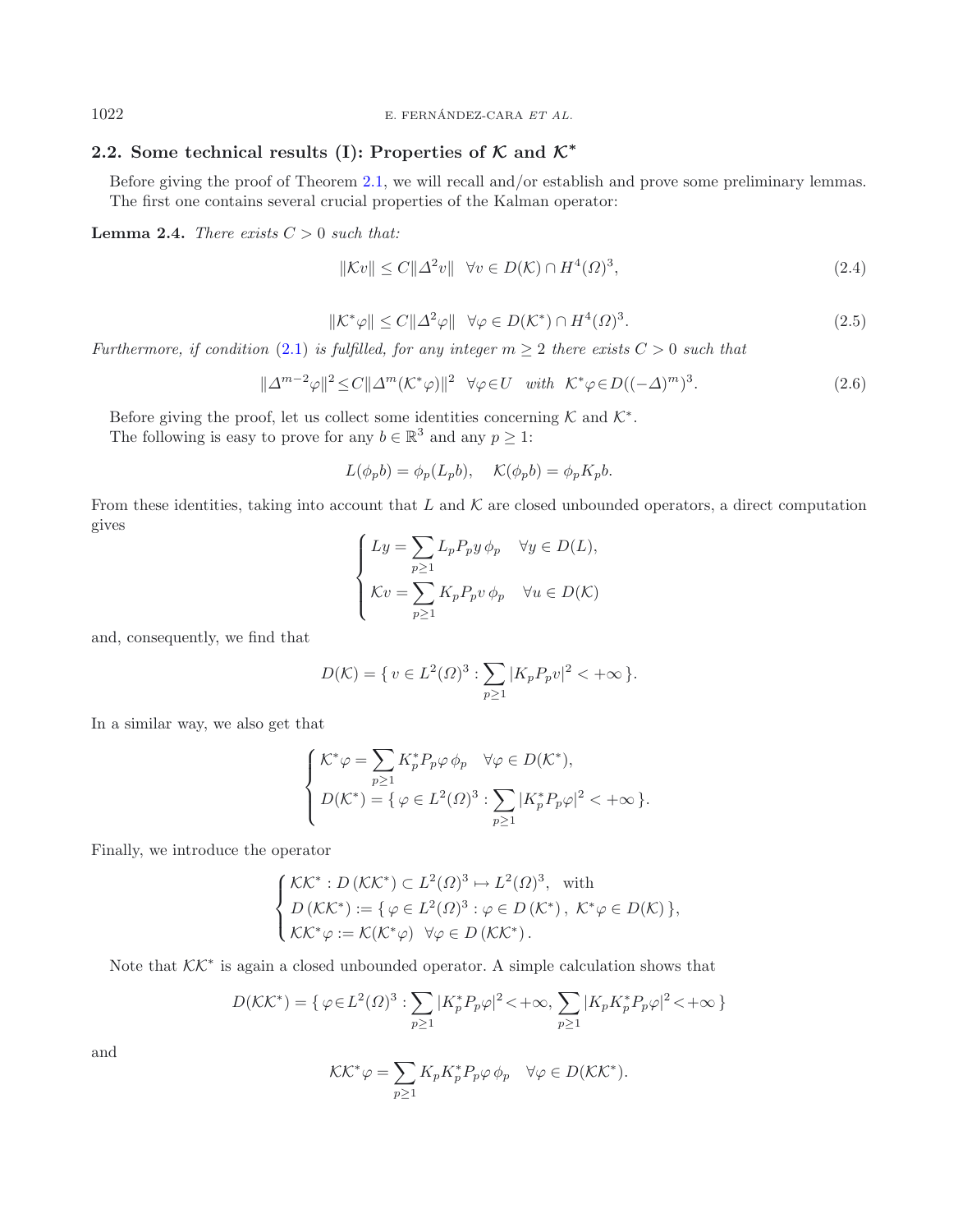*Proof of Lemma [2.4.](#page-5-0)* The estimates [\(2.4\)](#page-5-2) and [\(2.5\)](#page-5-3) are proved in [\[2\]](#page-22-9). Let us prove [\(2.6\)](#page-5-4). We have:

$$
U = \{ \varphi \in L^{2}(\Omega)^{3} : \varphi_{3} = (\Delta - C_{3})^{-1} (A_{3}\varphi_{1} + B_{3}\varphi_{2}) \}
$$
  
=  $\{ \varphi \in L^{2}(\Omega)^{3} : \varphi_{3}^{p} = \frac{1}{\lambda_{p} - C_{3}} (A_{3}\varphi_{1}^{p} + B_{3}\varphi_{2}^{p}) \quad \forall p \ge 1 \},$  (2.7)

where we have denoted by  $\varphi_i^p$  the pth Fourier coefficient of  $\varphi_i$ .

<span id="page-6-0"></span>For instance, let us assume that  $B = e_1$ . Then  $\varphi \in N(\mathcal{K}^*) \cap U$  if and only if

$$
\begin{cases}\n\varphi_1 = 0, & (\varphi_3, \phi_p) = \frac{B_3}{\lambda_p - C_3} (\varphi_2, \phi_p) \quad \forall p \ge 1, \\
\left(Z_{j2}^p + Z_{j3}^p \frac{B_3}{\lambda_p - C_3}\right) & (\varphi_2, \phi_p) = 0 \quad \forall p \ge 1, \ j = 1, 2,\n\end{cases}
$$
\n(2.8)

where the  $Z_{j\ell}^p$  stand for the components of the matrix  $K_p^*$ .

Let us introduce the real numbers

$$
A_j^p := Z_{j2}^p + Z_{j3}^p \frac{B_3}{\lambda_p - C_3}, \quad j = 1, 2.
$$

Then we see that

$$
N(\mathcal{K}^*) \cap U = \{0\} \Leftrightarrow A_1^p \neq 0 \text{ or } A_2^p \neq 0 \quad \forall p \ge 1. \tag{2.9}
$$

After a short computation, we deduce that  $\mathcal{K}_p^*\varphi = w$  if and only if

$$
A_3^p \varphi_1^p + A_1^p \varphi_2^p = F_1^p, \quad A_4^p \varphi_1^p + A_2^p \varphi_2^p = F_2^p, \quad \varphi_1^p = F_3^p,
$$

where the  $F_i^p$  are the components of w and

$$
\begin{cases} A_3^p := (A_1 - \lambda_p)^2 + A_2 B_1 + A_3 C_1 + \frac{A_3}{\lambda_p - C_3} (C_1 (A_1 + C_3 - 2\lambda_p) + B_1 C_2), \\ A_4^p := -\lambda_p + A_1 + \frac{A_3}{\lambda_p - C_3} C_1. \end{cases}
$$

Thus, we see that, if  $(2.1)$  holds, the components of  $\varphi_2$  must satisfy

$$
\varphi_2^p = \frac{F_2^p}{A_2^p} - \frac{A_4^p}{A_2^p} F_3^p \text{ if } A_2^p \neq 0 \text{ and } \varphi_2^p = \frac{F_1^p}{A_1^p} - \frac{A_3^p}{A_1^p} F_3^p \text{ if } A_1^p \neq 0.
$$

Consequently, if  $\varphi \in L^2(\Omega)^3$  and  $\mathcal{K}^*\varphi \in D((-\Delta)^m)^3$ , one has

$$
|\varphi_1^p|^2 + |\varphi_2^p|^2 + |\varphi_3^p|^2 \le C(\lambda_p^4 + 1) \left( (F_1^p)^2 + (F_2^p)^2 + (F_3^p)^2 \right) \le C\lambda_p^4((F_1^p)^2 + (F_2^p)^2 + (F_3^p)^2) \quad \forall p \ge 1
$$
\n(2.10)

and

$$
\sum_{p\geq 1} \lambda_p^{2m-4} (|\varphi_1^p|^2 + |\varphi_2^p|^2 + |\varphi_3^p|^2) \leq \sum_{p\geq 1} \lambda^{2m} \left( (F_1^p)^2 + (F_2^p)^2 + (F_3^p)^2 \right). \tag{2.11}
$$

Hence, we have  $(2.6)$  in this case.

The other two cases  $B = e_2$  and  $B = e_3$  can be treated similarly and lead to the same conclusion.  $\Box$ 

**Remark 2.5.** This result can also be proved in the more general case where, in  $(1.1)$ , B is an arbitrary nonzero vector. The argument is essentially the same, although the computations are a little more involved.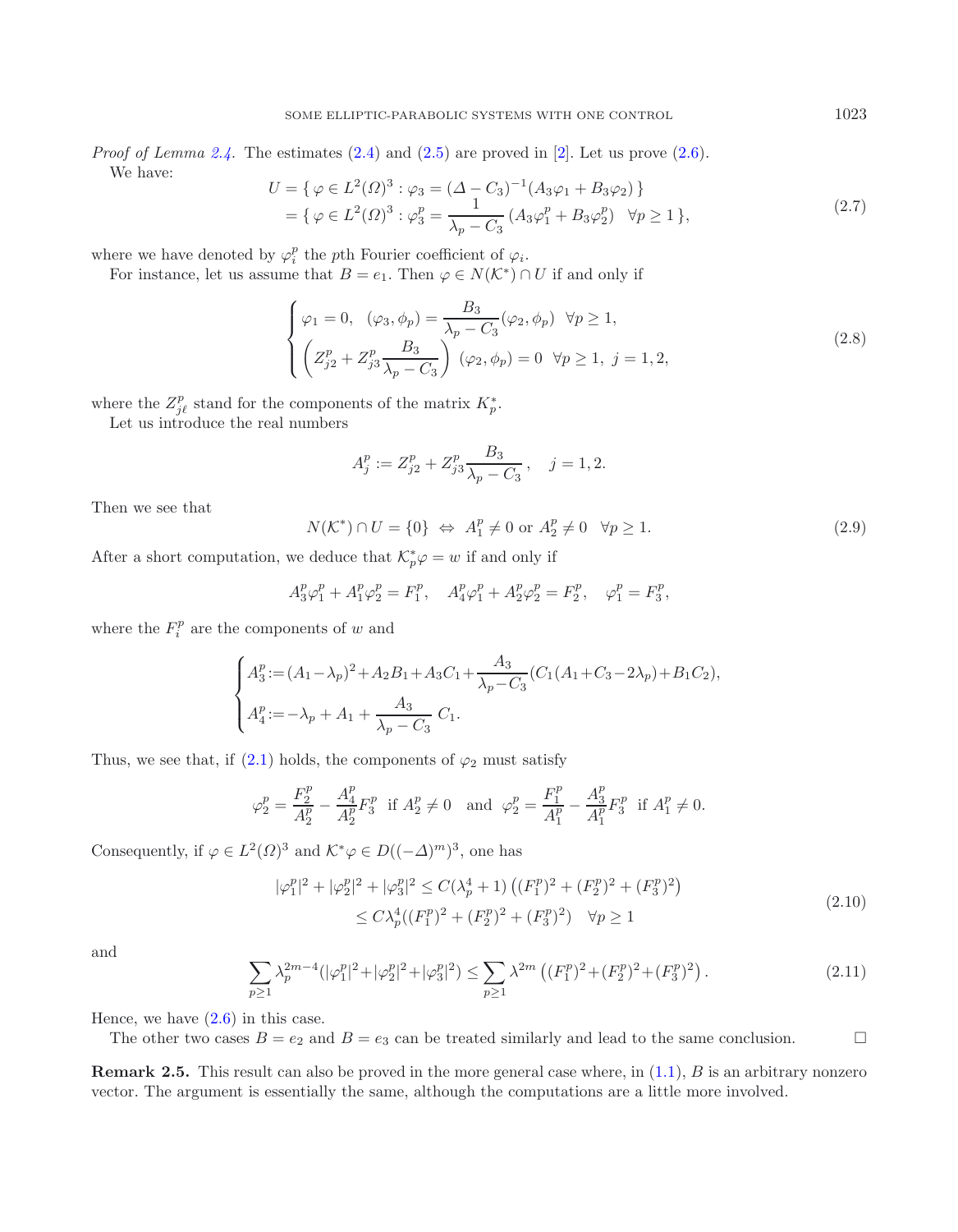### **2.3. Some technical results (II): Properties of the adjoint state**

As usual, the null controllability of [\(1.1\)](#page-0-0) is equivalent to a suitable observability property for the adjoint. Accordingly, we will be concerned with the system  $(1.9)$ , where  $(\varphi_1^T, \varphi_2^T) \in L^2(\Omega) \times L^2(\Omega)$ .

The null controllability of [\(1.1\)](#page-0-0), together with the continuity of the control in the space  $L^2(\omega \times (0,T))$  with respect to the initial data, is equivalent to the observability inequality

<span id="page-7-1"></span>
$$
\|\varphi(\cdot,0)\|^2 \le C(T) \iint_{\omega \times (0,T)} |B^*\varphi|^2 \, \mathrm{d}x \, \mathrm{d}t,\tag{2.12}
$$

with  $C(T)$  independent of  $(\varphi_1^T, \varphi_2^T) \in L^2(\Omega) \times L^2(\Omega)$ .

In order to prove [\(2.12\)](#page-7-1), we will need some (well-known) results from Fursikov and Imanuvilov [\[17\]](#page-22-7); see also [\[13](#page-22-10)]. Thus, let us introduce a new non-empty open set  $\omega'$  with  $\omega' \subset\subset \omega \subset \Omega$ . The following technical result from [\[17](#page-22-7)] is fundamental:

**Lemma 2.6.** *There exists a function*  $\alpha_0 \in C^2(\overline{\Omega})$  *satisfying:* 

$$
\begin{cases} \alpha_0(x) > 0 & \forall x \in \Omega, \quad \alpha_0(x) = 0 \quad \forall x \in \partial\Omega, \\ |\nabla \alpha_0(x)| > 0 & \forall x \in \overline{\Omega} \setminus \omega'. \end{cases}
$$

Let us introduce the auxiliary functions

$$
\begin{cases}\n\beta(t) := t(T - t), \ \rho(x, t) := \frac{e^{\lambda \alpha_0(x)}}{\beta(t)}, \\
\overline{\alpha}(x) := e^{\nu \lambda} - e^{\lambda \alpha_0(x)}, \ \eta(x, t) := \overline{\alpha}(x) / \beta(t),\n\end{cases}
$$

where  $\nu > ||\alpha_0||_{L^{\infty}(\Omega)} + \log 2$  and  $\lambda > 0$ . For any  $\tau \in \mathbb{R}$  and any  $s > 0$ , we set

$$
I(\tau, s; \phi) := \iint_Q (s\rho)^{\tau - 1} e^{-2s\eta} (|\phi_t|^2 + |\Delta \phi|^2 + (s\rho)^2 |\nabla \phi|^2 + (s\rho)^4 |\phi|^2) \, dx \, dt.
$$

<span id="page-7-0"></span>Then the following global Carleman estimates are satisfied:

**Theorem 2.7.** *Let*  $\tau \in \mathbb{R}$  *be given. There exist*  $\tilde{\sigma}_0$  *and* C, *only depending on*  $\Omega$ ,  $\omega'$  *and*  $\tau$ , *such that any*  $\phi \in L^2(0,T;H_0^1(\Omega))$  with  $\phi_t + \Delta \phi \in L^2(Q)$  satisfies

<span id="page-7-3"></span>
$$
I(\tau, s; \phi) \le C \left( \iint_Q (s\rho)^\tau e^{-2s\eta} |\phi_t + \Delta \phi|^2 dx dt + \iint_{\omega' \times (0,T)} (s\rho)^{\tau+3} e^{-2s\eta} |\phi|^2 dx dt \right)
$$
\n(2.13)

*for every*  $s > \widetilde{s}_0 := \widetilde{\sigma}_0(T + T^2)$ *.* 

See [\[17\]](#page-22-7) for the proof.

Let us set

$$
a^*\!:=\!2\min_{\overline{\varOmega}}\overline{\alpha}(x)-\max_{\overline{\varOmega}}\overline{\alpha}(x),\ b^*\!:=\!4\min_{\overline{\varOmega}}\overline{\alpha}(x)-3\max_{\overline{\varOmega}}\overline{\alpha}(x),\ c^*\!:=\!\max(a^*,b^*).
$$

<span id="page-7-2"></span>The proof of Theorem [2.1](#page-3-0) relies on the following technical result, that is established in Appendix B (see Sect. [B\)](#page-3-1):

**Lemma 2.8.** *Assume that* [\(2.1\)](#page-3-3) *holds. Then, for any*  $\tau \in \mathbb{R}$  *and any integer*  $m \geq 2$ *, there exist*  $\tilde{\sigma}, C > 0$ *, only depending on*  $\Omega$ ,  $\omega$ ,  $A$ ,  $m$  *and*  $\tau$ , *such that, for any*  $s \geq \tilde{\sigma}(T + T^2)$  *and any*  $(\varphi_1^T, \varphi_2^T) \in L^2(\Omega) \times L^2(\Omega)$ , the *associated solution to* [\(1.9\)](#page-2-1) *satisfies*

$$
\iint_{Q} (s\rho)^{\tau} e^{-2s\eta} |\Delta^{m-2}\varphi|^2 dx dt \le C \iint_{\omega \times (0,T)} (s\rho)^{\tau+10m+26} e^{-\frac{2sc^*}{t(T-t)}} |B^*\varphi|^2 dx dt.
$$
 (2.14)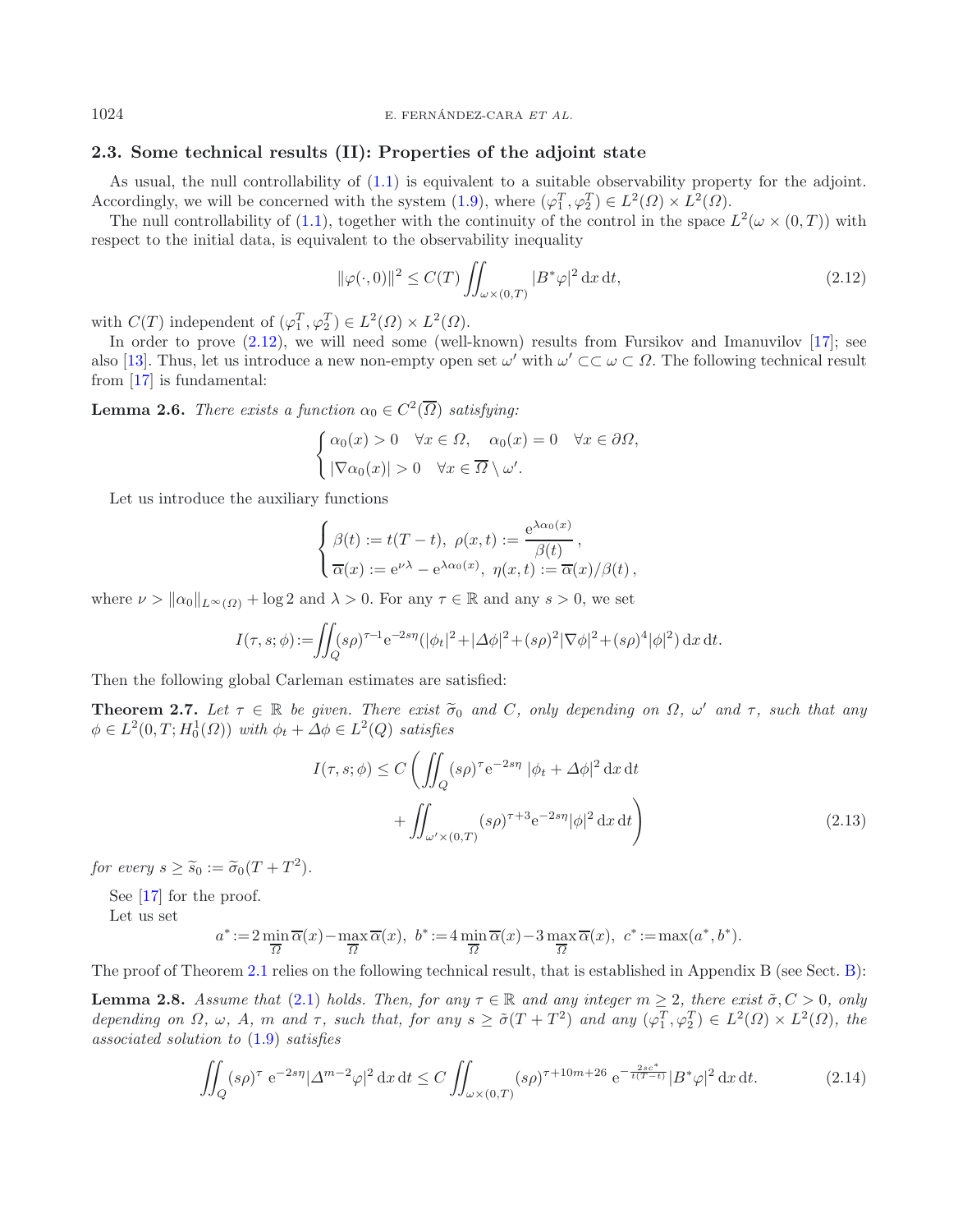## <span id="page-8-0"></span>**2.4. Proof of Theorem [2.1](#page-3-0)**

We can now achieve the proof of our first main result.

Let us begin with the necessary part. Thus, let us assume that  $N(\mathcal{K}^*) \cap U \neq \{0\}$ . Then, in view of [\(2.9\)](#page-6-0),  $A_1^p = A_2^p = 0$  for some p.

First, let us consider the case  $B = e_1$ .

There exist final data  $(\varphi_1^T, \varphi_2^T)$  such that the associated solutions to  $(1.9)$  satisfy  $B^*\varphi \equiv 0$  and  $\varphi(x,0) \not\equiv 0$ . Indeed, let  $\psi = (\psi_1, \psi_2, \psi_3)^T$  be the solution to the ODE system

<span id="page-8-1"></span>
$$
\begin{cases}\n-\begin{bmatrix}\n\psi_1 \\
\psi_2 \\
0\n\end{bmatrix}_t + \lambda_p \psi = A^* \psi \quad \text{in} \quad (0, T), \\
\psi_1(T) = 0, \quad \psi_2(T) = 1.\n\end{cases}
$$
\n(2.15)

and let us set  $\varphi(x,t) := \phi_p(x)\psi(t)$ . Then  $\varphi$  fulfills the required properties:

- Obviously,  $\psi(0) \neq 0$ , whence  $\varphi(x, 0) \neq 0$ .
- Also, a simple computation shows that

$$
A_2^p = -B_1 - C_1 \frac{B_3}{\lambda_p - C_3},
$$

whence the first equation in  $(2.15)$  reads

$$
-\psi_{1,t} + \lambda_p \psi_1 = \left(A_1 + \frac{C_1 A_3}{\lambda_p - C_3}\right)\psi_1
$$

and, therefore,  $\psi_1(t) \equiv 0$ . This implies that  $B^*\varphi \equiv 0$ .

Consequently, the observability estimate  $(2.12)$  is not satisfied and  $(1.1)$  is not null-controllable.

The proof in the case  $B = e_2$  is similar.

Finally, let us assume that  $B = e_3$ . If  $A_3 \neq 0$ , we consider the solution to the ODE in [\(2.15\)](#page-8-1), with final data  $\psi_1(T) = -B_3/A_3$ ,  $\psi_2(T) = 1$  and we set  $\varphi(x, t) := \phi_p(x)\psi(t)$ . This way, we find again a solution to [\(1.1\)](#page-0-0) such that  $B^*\varphi \equiv 0$  and  $\varphi(x,0) \not\equiv 0$ . A very similar construction can be performed if  $B_3 \neq 0$ .

If  $A_3 = B_3 = 0$  and  $N(\mathcal{K}^*) \cap U \neq \{0\}$ , there must exist p such that  $(\varphi_1, \phi_p) \neq 0$  or  $(\varphi_2, \phi_p) \neq 0$  and, however,

<span id="page-8-2"></span>
$$
K_p^* \begin{bmatrix} (\varphi_1, \phi_p) \\ (\varphi_2, \phi_p) \\ 0 \end{bmatrix} = \begin{bmatrix} 0 \\ 0 \\ 0 \end{bmatrix}.
$$

Let  $\psi_1$  and  $\psi_2$  solve the ODE problem

$$
\begin{cases}\n-\begin{bmatrix}\n\psi_1 \\
\psi_2\n\end{bmatrix}_t + \lambda_p \psi = \begin{bmatrix} A_1 & B_1 \\ A_2 & B_2 \end{bmatrix} \psi \quad \text{in} \quad (0, T), \\
\psi_1(T) = 1, \quad \psi_2(T) = 0.\n\end{cases}
$$
\n(2.16)

and let us set  $\psi_3(t) \equiv 0$ ,  $\psi = (\psi_1, \psi_2, \psi_3)^T$  and  $\varphi(x, t) := \phi_p(x)\psi(t)$ . Then, again,  $\varphi$  is a solution to [\(1.9\)](#page-2-1) satisfying  $B^*\varphi \equiv 0$  and  $\varphi(x,0) \not\equiv 0$  and, once more, [\(1.1\)](#page-0-0) is not null-controllable.

We turn now to the sufficient part. Thus, let us assume that  $(2.1)$  is satisfied and let us prove the observability inequality [\(2.12\)](#page-7-1) for any solution to  $(1.9)$  with  $(\varphi_1^T, \varphi_2^T) \in L^2(\Omega) \times L^2(\Omega)$ . Let  $\tilde{\sigma}$  be the constant furnished by Lemma [2.8,](#page-7-2) let us fix  $s = \tilde{\sigma}(T + T^2)$  and let us introduce the weight

$$
\rho_0(t) := (s\rho)^{-23} e^{\frac{sc^*}{t(T-t)}}.
$$
\n(2.17)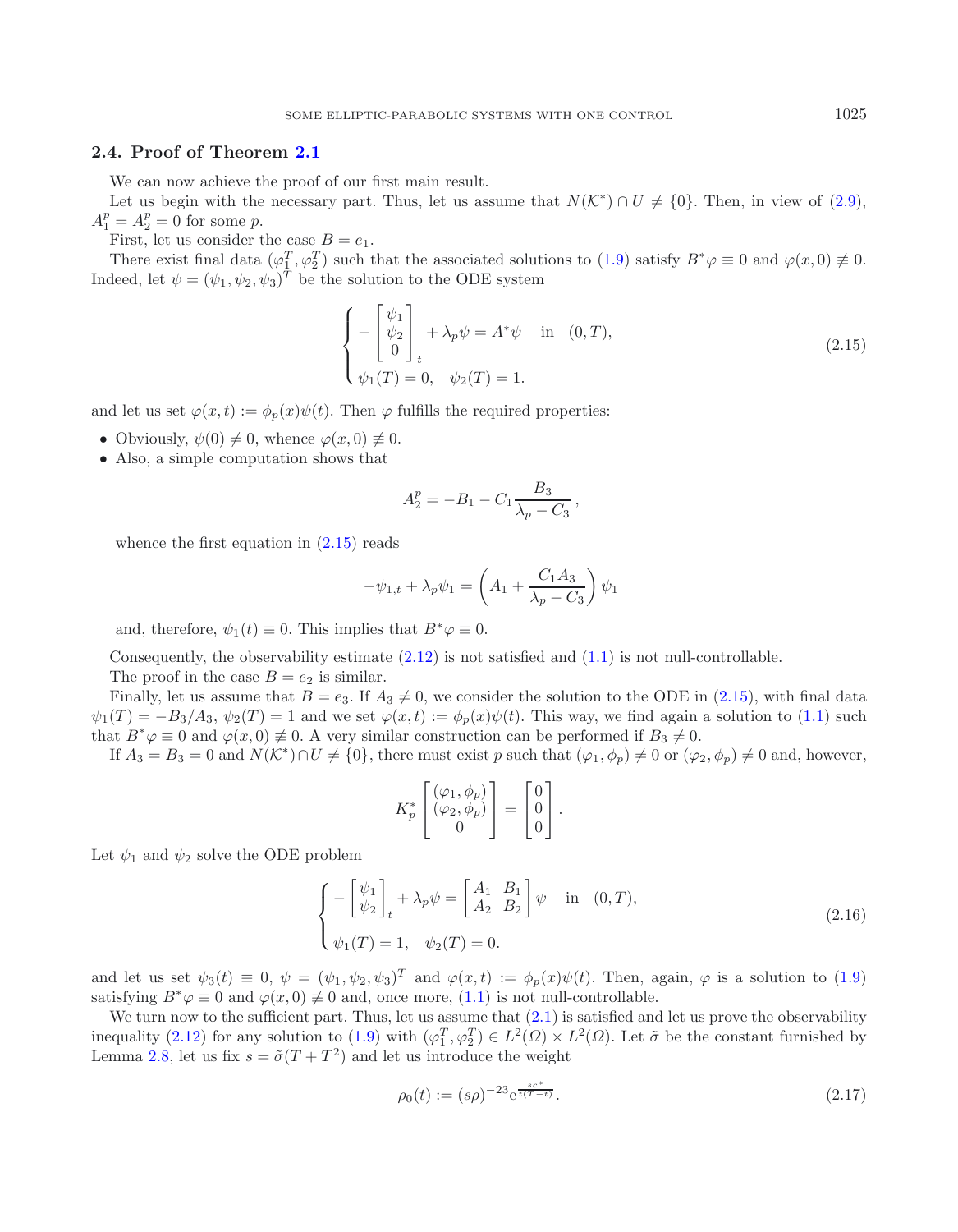Thanks to  $(2.1)$ , we can use  $(2.14)$  with  $\tau = 0$  and  $m = 2$ . This gives:

<span id="page-9-3"></span><span id="page-9-1"></span>
$$
\iint_{Q} e^{-2s\eta^*} |\varphi|^2 dx dt \le C \iint_{\omega \times (0,T)} \rho_0^{-2} |B^* \varphi|^2 dx dt.
$$
\n(2.18)

<span id="page-9-2"></span>In  $\Omega \times (T/4, 3T/4)$ , we have  $2s\eta^* \leq C(1+\frac{1}{T})$ . Consequently, if  $B = e_i$   $(1 \leq i \leq 3)$ , we get:

$$
\iint_{\Omega \times (T/4,3T/4)} |\varphi|^2 dx dt \le e^{C(1+1/T)} \iint_{\omega \times (0,T)} \rho_0^{-2} |B^* \varphi|^2 dx dt
$$
\n
$$
= e^{C(1+1/T)} \iint_{\omega \times (0,T)} \rho_0^{-2} |\varphi_i|^2 dx dt.
$$
\n(2.19)

From the standard energy estimates satisfied by the solution  $\varphi$  to the adjoint system [\(1.9\)](#page-2-1), we have that

$$
\begin{cases}\n-\frac{1}{2}\frac{\mathrm{d}}{\mathrm{d}t}\left(\|\varphi_{1}\|^{2}+\|\varphi_{2}\|^{2}\right)+\|\nabla\varphi_{1}\|^{2}+\|\nabla\varphi_{2}\|^{2} \\
\leq C\left(\|\varphi_{1}\|^{2}+\|\varphi_{2}\|^{2}+\|\varphi_{3}\|^{2}\right), \\
\|\varphi_{3}\|^{2}\leq C\left(\|\varphi_{1}\|^{2}+\|\varphi_{2}\|^{2}\right),\n\end{cases}
$$
\n(2.20)

whence we deduce that

<span id="page-9-4"></span>
$$
\|\varphi_1(\cdot,0)\|^2 + \|\varphi_2(\cdot,0)\|^2 \le e^{CT} \left( \|\varphi_1(\cdot,t)\|^2 + \|\varphi_2(\cdot,t)\|^2 \right) \tag{2.21}
$$

for all t. From  $(2.19)$  and  $(2.21)$ , we find at once that

$$
\|\varphi_1(\cdot,0)\|^2 + \|\varphi_2(\cdot,0)\|^2 \le \frac{2}{T} e^{CT} \int_{T/4}^{3T/4} \left( \|\varphi_1(\cdot,t)\|^2 + \|\varphi_2(\cdot,t)\|^2 \right) dt
$$
  

$$
\le e^{C(1+T+1/T)} \iint_{\omega \times (0,T)} \rho_0^{-2} |\varphi_i|^2 dx dt.
$$
 (2.22)

Also, we have from the second estimate in [\(2.20\)](#page-9-3) that

$$
\|\varphi_3(\cdot,0)\|^2 \le C \left( \|\varphi_1(\cdot,0)\|^2 + \|\varphi_2(\cdot,0)\|^2 \right). \tag{2.23}
$$

Accordingly, [\(2.12\)](#page-7-1) holds and the proof is achieved.

**Remark 2.9.** The precise observability estimate that we have found for  $(1.9)$  is

$$
\|\varphi(\cdot,0)\|^2 \le e^{C(1+T+1/T)} \iint_{\omega \times (0,T)} \rho_0^{-2} |B^* \varphi|^2 dx dt
$$
 (2.24)

(this will be used in Sect. [3\)](#page-10-0). Thus, we see that we can find null controls for  $(1.1)$  of the form

$$
v = \rho_0^{-1} w, \quad \text{with} \quad w \in L^2(\omega \times (0, T))
$$

(recall that  $\rho_0^{-1}$  decays exponentially to zero as  $t \to T$ ).

<span id="page-9-0"></span>**Remark 2.10.** If  $B = e_1$  or  $B = e_2$ , one has  $y_3(\cdot, t) = (-\Delta - C_3 I)^{-1}(C_1y_1(\cdot, t) + C_1y_1(\cdot, t))$  for all t. Consequently, [\(1.8\)](#page-1-3) implies

$$
y_3(x,T) = 0 \quad \text{in} \quad \Omega.
$$

The situation is different when  $B = e_3$ . However, in this case, in view of the previous Remark, we deduce that there exist controls such that one has [\(1.8\)](#page-1-3) and

$$
y_3 = \rho_0^{-1} z_3
$$
, with  $z_3 \in L^2(0, T; D(-\Delta))$ .

<span id="page-9-5"></span>We can thus also say that  $y_3$  vanishes at T in this weak sense.

**Remark [2.1](#page-3-0)1.** Theorem 2.1 also holds in the more general case where we assume in  $(1.1)$  tat B is an arbitrary nonzero vector. The proof is essentially the same and is left to the reader.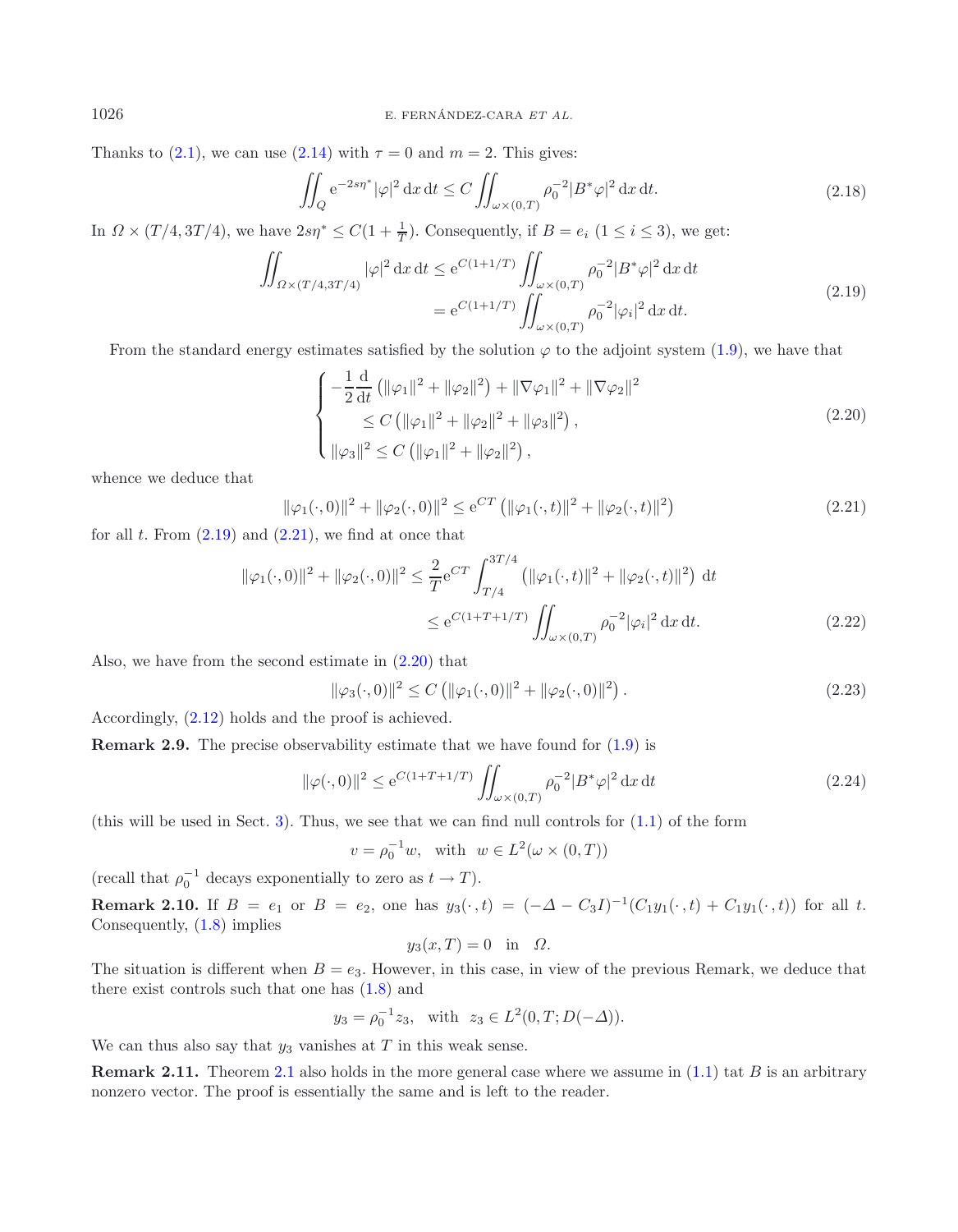## 3. The nonlinear case

### <span id="page-10-0"></span>**3.1. The main result**

In this section, we will prove a local null controllability result for the nonlinear system [\(1.2\)](#page-0-1), where we assume that the  $F_i$  satisfy  $(1.4)$ . Unfortunately, we cannot consider the case where the control acts on the third (elliptic) PDE; see Remark [3.5](#page-15-2) below.

The following holds:

<span id="page-10-3"></span>**Theorem 3.1.** Let us assume that  $N \leq 4$  and  $B = e_1$  or  $B = e_2$ . Let K be the Kalman operator associated to  $A = F'(0)$  and let us assume that A satisfies  $(1.3)$  and K satisfies  $(2.1)$ . Then  $(1.2)$  is locally null-controllable.

As mentioned above, we will follow for the proof a nowadays well known argument, introduced by Fursikov and Imanuvilov in [\[17](#page-22-7)], that relies on the following ideas:

(1) The null controllability problem for [\(1.2\)](#page-0-1) is rewritten as a nonlinear equation of the form

$$
H(y, v) = (0, y_0), \quad (y, v) \in Y,
$$
\n(3.1)

where Y is an appropriate Hilbert space formed by couples  $(y, v)$  that (among other things) satisfy

$$
y(x,T) = 0 \text{ in } \Omega \tag{3.2}
$$

and  $H: Y \mapsto Z$  is a  $C^1$  mapping (Z is another Hilbert space).

- (2) With these (good) definitions of Y, Z and H, we prove that  $H'(0,0)$  is onto. This amounts to show that the linearized system [\(1.1\)](#page-0-0) with  $A = F'(0)$  is null-controllable even if we add a non vanishing right hand side that goes sufficiently fast to zero as  $t \to T$ . At this point, we have to use some ideas from [\[20\]](#page-22-8). In these two points, we have to impose the hypotheses  $N \leq 4$  and  $B \neq e_3$ ; for the remaining cases, some difficulties are found.
- (3) Finally, we apply Liusternik's theorem and solve  $(3.1)$  when  $(y_1^0, y_2^0)$  is sufficiently small.

#### **3.2. The null controllability of a nonhomogeneous linear system**

Let us consider the system [\(1.10\)](#page-2-0), where  $A = F'(0)$ , the initial data  $(y_1^0, y_2^0) \in L^2(\Omega) \times L^2(\Omega)$  and the right hand side  $k \in L^2(Q)^3$ . Recall that, by assumption,  $C_3 < \lambda_1$ .

Our aim in this section is to find conditions on  $k$  under which  $(1.10)$  is null-controllable and, also, to deduce appropriate estimates of the null controls and the associated states. The adjoint of [\(1.10\)](#page-2-0) is given by [\(1.9\)](#page-2-1).

<span id="page-10-2"></span>If  $(1.1)$  is null-controllable at time  $T > 0$  and we introduce the family of null controls

$$
C_T := \{ v \in L^2(\omega \times (0, T)) : (v, y) \text{ solves } (1.1) \text{ and } y(x, T) \equiv 0 \},
$$

then the quantity

$$
E(T) := \sup_{\|(y_1^0, y_2^0)\| = 1} \left( \inf_{v \in C_T} \|v\|_{L^2(\omega \times (0,T))} \right)
$$

is by definition the cost of control at time  $T$ .

The following holds:

$$
E: \mathbb{R}^+ \mapsto \mathbb{R}^+ \text{ is nonincreasing and } \lim_{T \to 0^+} E(T) = +\infty.
$$

Indeed, if  $0 < T < S$ , any control in  $C_T$  belongs (after extension by zero) to  $C_S$ , whence  $E(T) \ge E(S)$ . On the other hand, it is clear that  $E(T)$  cannot be uniformly bounded as  $T \to 0^+$ .

Let us see that

$$
E(T) \le e^{C_0(1+T+1/T)} \quad \forall T > 0 \tag{3.3}
$$

for some  $C_0 > 0$  independent of T.

<span id="page-10-1"></span>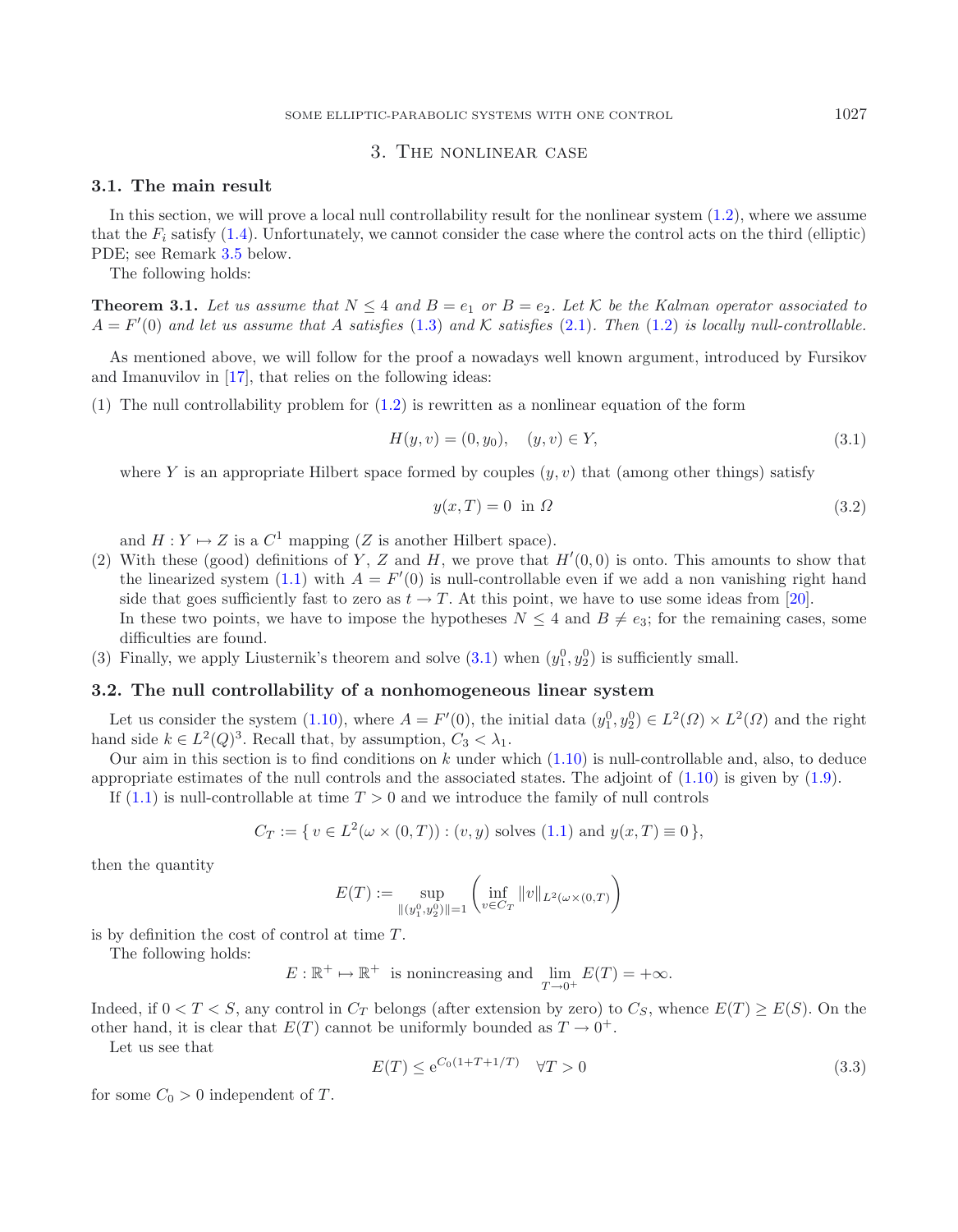To this end, let us consider again the weight  $\rho_0 = \rho_0(t)$  given by  $(2.17)$  and, for each  $\epsilon > 0$ , the functional  $J_{\epsilon}$ defined by

$$
J_{\epsilon}(\varphi_1^T, \varphi_2^T) := \frac{1}{2} \iint_{\omega \times (0,T)} \rho_0^{-2} |B^* \varphi|^2 dx dt + \epsilon \|(\varphi_1^T, \varphi_2^T)\| + \sum_{j=1}^2 (\varphi_j(\cdot, 0), y_j^0),
$$
(3.4)

where  $\varphi$  denotes the solution to [\(1.9\)](#page-2-1) associated to  $(\varphi_1^T, \varphi_2^T)$ .

The function  $J_{\epsilon}: L^2(\Omega) \times L^2(\Omega) \to \mathbb{R}$  is continuous, strictly convex and coercive. Consequently, it possesses a unique minimizer  $(\varphi_{1,\epsilon}^T, \varphi_{2,\epsilon}^T)$ . Let us denote by  $\varphi_{\epsilon}$  the associated solution to [\(1.9\)](#page-2-1). We have

$$
J_{\epsilon}(\varphi_{1,\epsilon}^T, \varphi_{2,\epsilon}^T) \le J_{\epsilon}(0,0) = 0.
$$

Therefore, we see from [\(2.24\)](#page-9-4) that

$$
\iint_{\omega \times (0,T)} \rho_0^{-2} |B^* \varphi_\epsilon|^2 \, \mathrm{d}x \, \mathrm{d}t \le \mathrm{e}^{C(1+T+1/T)} \|y^0\|^2 \tag{3.5}
$$

and, introducing  $v_{\epsilon} := \rho_0^{-2} B^* \varphi_{\epsilon} \Big|_{\omega \times (0,T)}$ , we find that

$$
\iint_{\omega \times (0,T)} \rho_0^2 |v_{\epsilon}|^2 dx dt \le e^{C(1+T+1/T)} \|y^0\|^2.
$$
\n(3.6)

Letting  $\epsilon \to 0$ , we obtain a (sub)sequence of controls  $v_{\epsilon}$  that converge weakly in the space  $L^2(\rho_0^2; \omega \times (0, T))$ to a null control  $v$  again satisfying

<span id="page-11-1"></span>
$$
\iint_{\omega \times (0,T)} \rho_0^2 |v|^2 dx dt \le e^{C(1+T+1/T)} \|y^0\|^2.
$$

This proves [\(3.3\)](#page-10-2).

<span id="page-11-0"></span>A fundamental consequence of  $(3.3)$  is the following controllability result for  $(1.10)$ . The proof is given in Appendix C (Sect. [C\)](#page-10-0):

**Proposition 3.2.** *There exists a positive constant* R, only depending on  $\Omega$ ,  $\omega$  and A, such that, for any k *satisfying*

$$
\sup_{t \in [0,T]} \int_{\Omega} e^{\frac{2R}{T-t}} |k|^2 dx < +\infty,
$$
\n(3.7)

*the linear system* [\(1.10\)](#page-2-0) *is null-controllable. More precisely, there exists a constant*  $R_0$ *, again depending only on*  $\Omega$ ,  $\omega$  and  $A$ , such that  $R_0 < R < 2R_0$  and, for any  $(y_1^0, y_2^0) \in H_0^1(\Omega) \times H_0^1(\Omega)$ , there exist state-control pairs (y, v) *satisfying* [\(1.10\)](#page-2-0)*,* [\(1.8\)](#page-1-3) *and*

$$
\sup_{t \in [0,T]} \int_{\Omega} e^{\frac{2R_0}{T-t}} |\nabla y|^2 dx + \iint_{Q} e^{\frac{2R_0}{T-t}} |\Delta y|^2 dx dt + \iint_{\omega \times (0,T)} e^{\frac{2R_0}{T-t}} |v|^2 dx dt
$$
  
\n
$$
\leq C(T) \left( \sup_{t \in [0,T]} \int_{\Omega} e^{\frac{2R}{T-t}} |k|^2 dx + \|(y_1^0, y_2^0)\|_{H_0^1(\Omega)^2}^2 \right).
$$
\n(3.8)

In the next section, this result will be used to prove the local null controllability of the nonlinear system [\(1.2\)](#page-0-1).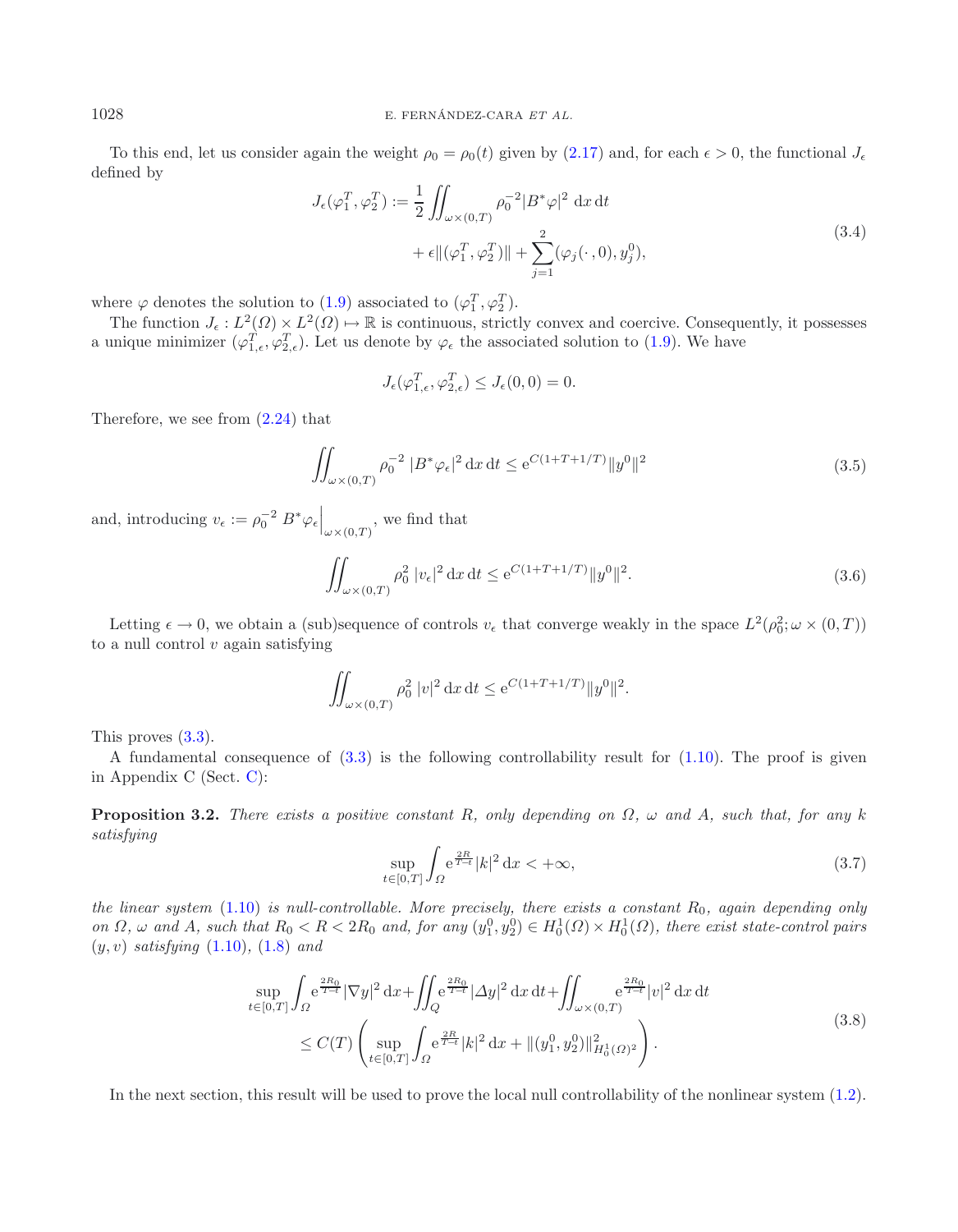### <span id="page-12-2"></span>**3.3. Proof of Theorem [3.1](#page-10-3)**

First, note that it is not restrictive to assume that  $(y_1^0, y_2^0) \in H_0^1(\Omega) \times H_0^1(\Omega)$ . Indeed, we can initially take  $v \equiv 0$  and let the system evolve to a small time  $t_0$ , with

$$
y_j(\cdot, t_0) \in H_0^1(\Omega), \quad ||y_j(\cdot, t_0)||_{H_0^1(\Omega)} \leq C(t_0) ||(y_1^0, y_2^0)||, \quad j = 1, 2.
$$

Let us set  $\xi \equiv e^{\frac{R}{T-t}}$  and  $\xi_0 \equiv e^{\frac{R_0}{T-t}}$ , where R and R<sub>0</sub> are the constants furnished by Proposition [3.2.](#page-11-0) Let us introduce the spaces

$$
Y := \{ (y, v) : v \in L^{2}(\omega \times (0, T)), \iint_{\omega \times (0, T)} \xi_{0}^{2} |v|^{2} dx dt < +\infty, \n y = (y_{1}, y_{2}, y_{3})^{T}, y_{1}, y_{2} \in C^{0}([0, T]; H_{0}^{1}(\Omega)) \cap L^{2}(0, T; D(-\Delta)), \n y_{3} \in L^{\infty}(0, T; H_{0}^{1}(\Omega)) \cap L^{2}(0, T; D(-\Delta)), \n \sup_{t \in [0, T]} \xi_{0}^{2} \int_{\Omega} |\nabla y|^{2} dx + \iint_{Q} \xi_{0}^{2} |\Delta y|^{2} dx dt, \n + \sup_{t \in [0, T]} \xi^{2} \int_{\Omega} \left| \begin{bmatrix} y_{1} \\ y_{2} \\ 0 \end{bmatrix}_{t} - \Delta y - F'(0)y - Bv1_{\omega} \right|^{2} dx \n < +\infty \}, \n G := \{ k \in L^{\infty}(0, T; L^{2}(\Omega)^{3}) : \sup_{t \in [0, T]} \xi^{2} \int_{\Omega} |k|^{2} dx < +\infty \}
$$

and

 $Z := G \times L^2(\Omega)^2$ .

We endow Y and Z with the norms  $\|\cdot\|_Y$  and  $\|\cdot\|_Z$ , where

<span id="page-12-0"></span>
$$
\begin{aligned} ||(y,v)||_Y^2 &:= \iint_{\omega \times (0,T)} \xi_0^2 |v|^2 \, \mathrm{d}x \, \mathrm{d}t \\ &+ \sup_{t \in [0,T]} \xi_0^2 \int_{\Omega} |\nabla y|^2 \, \mathrm{d}x + \iint_Q \xi_0^2 |\Delta y|^2 \, \mathrm{d}x \, \mathrm{d}t \\ &+ \sup_{t \in [0,T]} \xi^2 \int_{\Omega} \left| \begin{bmatrix} y_1 \\ y_2 \\ 0 \end{bmatrix}_{t} - \Delta y - F'(0)y - Bv1_w \right|^2 \, \mathrm{d}x \end{aligned}
$$

<span id="page-12-1"></span>and

$$
\|(k, (y_1^0, y_2^0))\|_Z^2 := \sup_{t \in [0,T]} \xi^2 \int_{\Omega} |k|^2 \, \mathrm{d}x + \|(y_1^0, y_2^0)\|_{H_0^1(\Omega)^2}^2.
$$

This way, Y and Z become Banach spaces.

Let us consider the mapping  $H: Y \mapsto Z$ , with

$$
H(y,v) = \left( \begin{bmatrix} y_1 \\ y_2 \\ 0 \end{bmatrix}_t - \Delta y - F(y) - Bv1\omega, (y_1(\cdot,0), y_2(\cdot,0)) \right),
$$
\n(3.9)

where  $B = e_1$  or  $B = e_2$ .

We will prove that there exists  $\epsilon > 0$  such that, if  $(k, (y_1^0, y_2^0)) \in Z$  and  $||(k, (y_1^0, y_2^0))||_Z \leq \epsilon$ , then the equation

$$
H(y, v) = (k, (y_1^0, y_2^0)), \quad (y, v) \in Y,
$$
\n(3.10)

possesses at least one solution.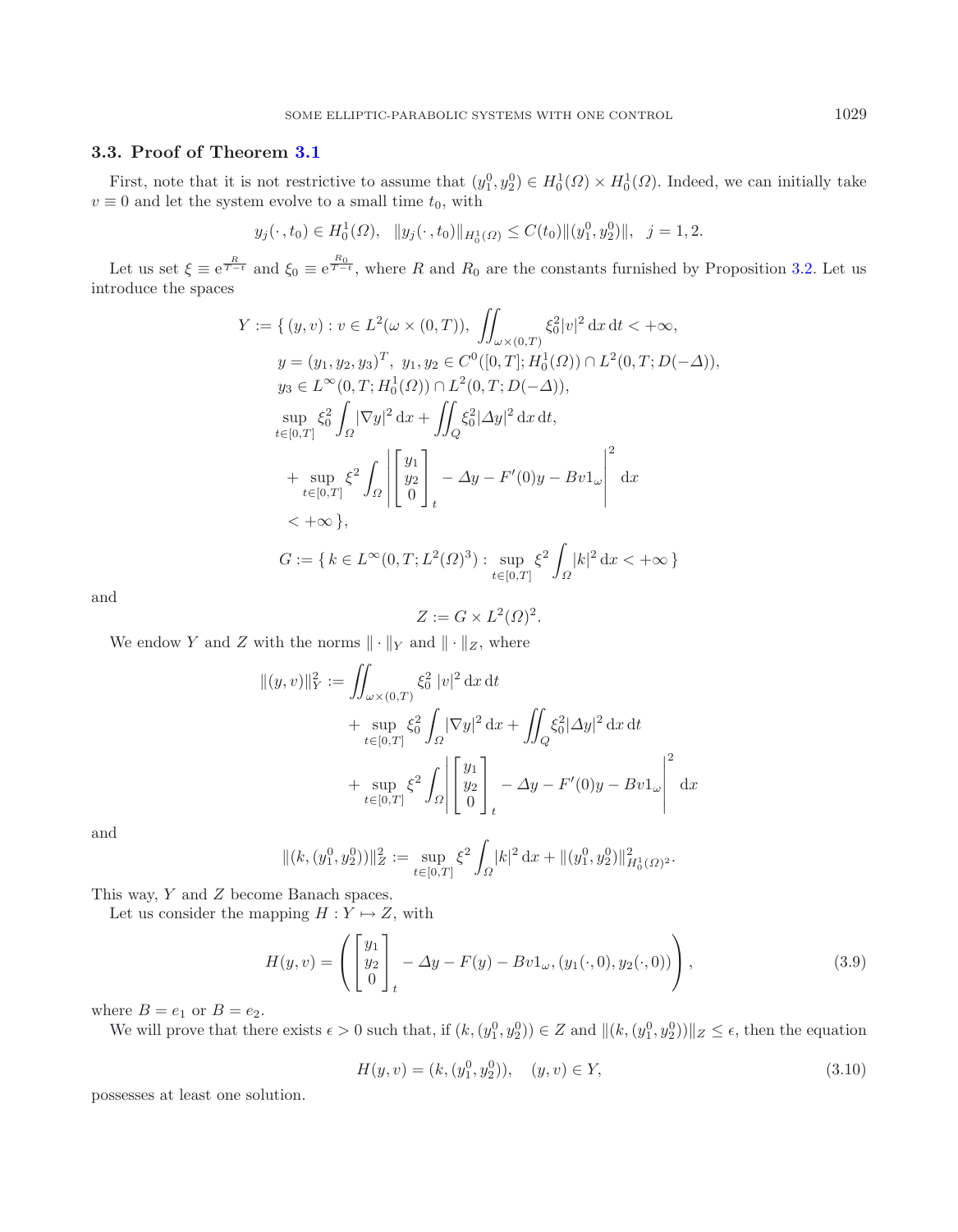In particular, this will show that [\(1.2\)](#page-0-1) is locally null-controllable and, furthermore, the state-control pairs  $(y, y)$  can be found in Y.

<span id="page-13-0"></span>We will apply the following version of *Liusternik's Inverse Theorem* in infinite dimensional spaces (see for instance [\[1](#page-22-6)]):

**Theorem 3.3.** Let Y and Z be Banach spaces and let  $H : B_r(0) \subset Y \mapsto Z$  be a  $C^1$  mapping. Let us assume *that*  $H'(0)$  *is onto and let us set*  $\zeta_0 = H(0)$ *. Then there exist*  $\epsilon > 0$ *, a mapping*  $W : B_{\epsilon}(\zeta_0) \subset Z \mapsto Y$  *and a constant*  $K > 0$  *satisfying:* 

$$
\begin{cases} W(z) \in B_r(0) \quad \text{and} \quad H(W(z)) = z \quad \forall z \in B_\epsilon(\zeta_0), \\ ||W(z)||_Y \le K ||z - H(0)||_Z \quad \forall z \in B_\epsilon(\zeta_0). \end{cases}
$$

Let us prove that the mapping given by  $(3.9)$  satisfies the hypotheses in Theorem [3.3:](#page-13-0)

•  $H: Y \mapsto Z$  is well defined and  $C^1$ . Observe that

$$
H(y, v) = H_0(y, v) - (M(y, v), (0, 0)) \quad \forall (y, v) \in Y,
$$
\n(3.11)

<span id="page-13-1"></span>where we have introduced

$$
H_0(y,v) := \left( \begin{bmatrix} y_1 \\ y_2 \\ 0 \end{bmatrix}_t - \Delta y - F'(0)y - Bv1\omega, (y_1(\cdot,0), y_2(\cdot,0)) \right)
$$

and

$$
M(y, v) := F(y) - F'(0)y.
$$

Accordingly, it will suffice to show that the mapping  $M: Y \mapsto G$  is well defined and  $C^1$ . First, since the  $F_j$  belong to  $W^{2,\infty}(\mathbb{R}^3)$ , we have

$$
|F(y) - F'(0)y| \le \left(\sup_{s \in [0,1]} |F'(sy) - F'(0)|\right)|y| \le C|y|^2,
$$
\n(3.12)

whence

$$
||M(y,v)||_{G}^{2} = \sup_{t \in [0,T]} \xi^{2} \int_{\Omega} |F(y) - F'(0)y|^{2} dx dt
$$
  
 
$$
\leq C \sup_{t \in [0,T]} \xi^{2} ||y(\cdot,t)||_{L^{4}(\Omega)}^{4}.
$$
 (3.13)

Since  $N \leq 4$ , the space  $H_0^1(\Omega)$  is continuously embedded in  $L^4(\Omega)$  and, therefore, we have

$$
||M(y,v)||_G^2 \leq C \sup_{t \in [0,T]} \xi^2 ||\nabla y(\cdot, t)||^4
$$
  
=  $C \sup_{t \in [0,T]} e^{\frac{2R - 4R_0}{T - t}} \cdot \xi_0^4 ||\nabla y(\cdot, t)||^4$   
 $\leq C ||(y, v)||_Y^4.$ 

Here, we have used that  $R < 2R_0$ .

This proves that  $M: Y \mapsto G$  is well defined.

That M is continuous can be easily deduced in a similar way; see for instance some related arguments in [\[14](#page-22-11), [16](#page-22-12)].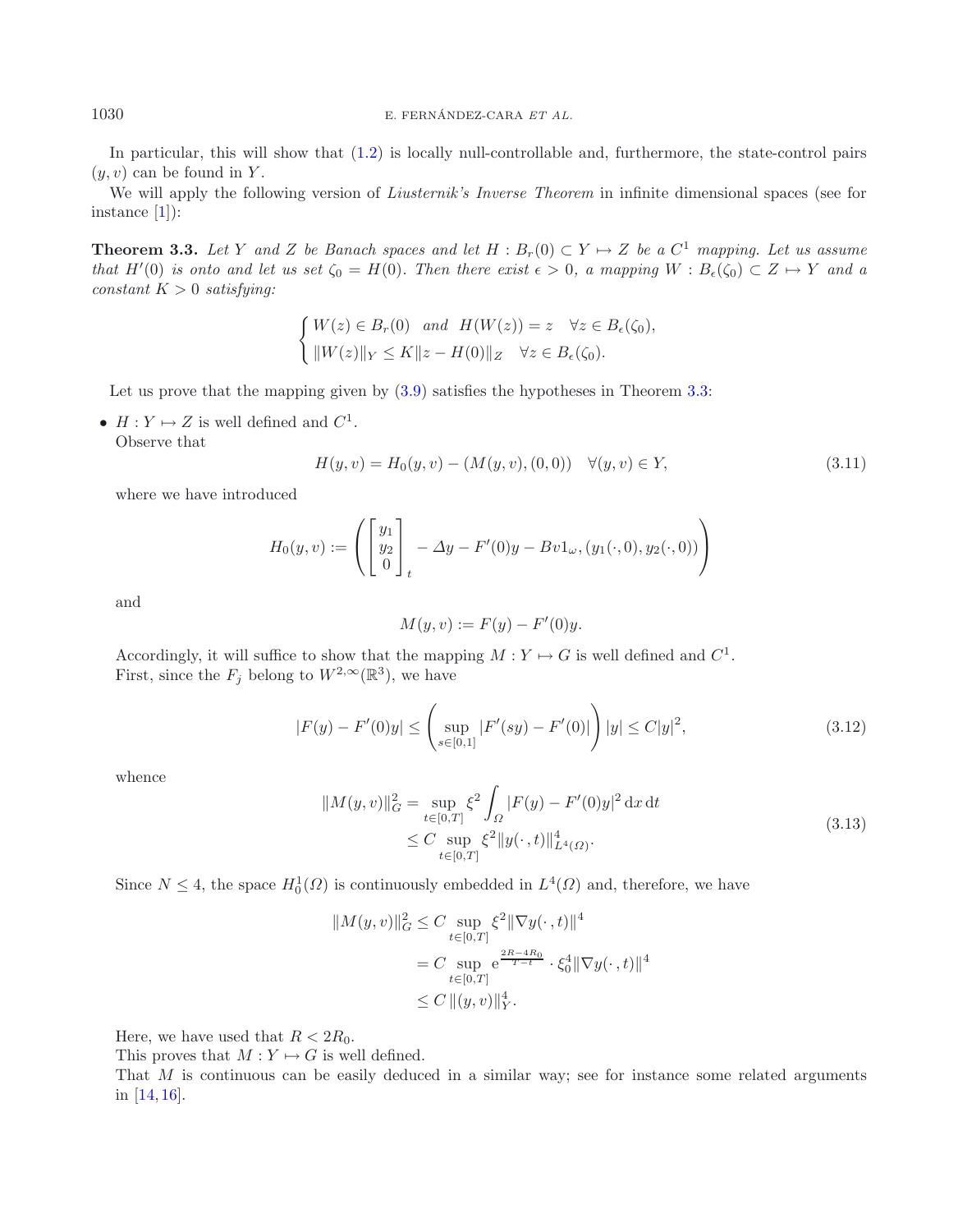Let us now prove that M is G-differentiable at any  $(y, v) \in Y$  and let us compute the G-derivative  $M'(y, v)$ . We suppose, for instance, that  $B = e_1$ .

For each 
$$
(y, v) \in Y
$$
, let us introduce the linear mapping  $DM(y, v)$ , with

<span id="page-14-0"></span>
$$
(DM(y, v))(y', v') = (F'(y) - F'(0))y' \quad \forall (y', v') \in Y.
$$
\n(3.14)

Then,  $DM(y, v) \in \mathcal{L}(Y; G)$ , since

$$
||DM(y, v)(y'v')||_G^2 = \sup_{t \in [0,T]} \xi^2 \int_{\Omega} |(F'(y) - F'(0))y'|^2 dx
$$
  
\n
$$
\leq C \sup_{t \in [0,T]} \xi^2 ||y(\cdot, t)||_{L^4(\Omega)}^2 ||y'(\cdot, t)||_{L^4(\Omega)}^2
$$
  
\n
$$
\leq C \left( \sup_{t \in [0,T]} \xi_0^2 ||\nabla y(\cdot, t)||^2 \right) \left( \sup_{t \in [0,T]} \xi_0^2 ||\nabla y'(\cdot, t)||^2 \right)
$$
  
\n
$$
\leq C ||(y, v)||_Y^2 ||(y', v')||_Y^2.
$$

Also,

$$
\lim_{\sigma \to 0} \frac{1}{\sigma} \Big[ M\left( (y, v) + \sigma(y', v') \right) - M(y, v) \Big] = (DM(y, v))(y', v') \quad \text{in } G
$$
\n
$$
(3.15)
$$

for all  $(y', v') \in Y$ . Indeed,

<span id="page-14-1"></span>
$$
\|\frac{1}{\sigma}[M((y, v)+\sigma(y', v')) - M(y, v)] - (DM(y, v))(y', v')\|_G^2
$$
  
= 
$$
\sup_{t \in [0,T]} \xi^2 \int_{\Omega} \left| \frac{1}{\sigma} [F(y + \sigma y') - F(y)] - F'(y)y'\right|^2 dx
$$
  

$$
\leq C \sup_{t \in [0,T]} \xi^2 \int_{\Omega} |(F'(y + \theta \sigma y') - F'(y))y'|^2 dx
$$

for some measurable  $\theta = \theta(x, t)$  with  $0 \le \theta \le 1$ . But this goes to zero as  $\sigma \to 0$ , in view of the estimates

$$
\xi^2 |(F'(y + \theta \sigma y') - F'(y))y'|^2 \le C \xi^2 |y'|^4 \sigma \le C \xi_0^4 |y'|^4 \sigma.
$$

We deduce that M is G-differentiable at any  $(y, v) \in Y$ , with a G-derivative given by  $DM(y, v)$ . As usual, let us denote by  $M'(y, v)$  the linear mapping defined by [\(3.14\)](#page-14-0). Now, we shall prove that the mapping  $(y, v) \mapsto M'(y, v)$  is continuous from Y into  $\mathcal{L}(Y; G)$ . In other words, it will be shown that, whenever  $(y^n, v^n) \rightarrow (y, v)$  in Y, one has

$$
\| (DM(y^n, v^n) - DM(y, v)) (y', v') \|_G \le \epsilon_n \| (y', v') \|_Y, \tag{3.16}
$$

with  $\epsilon_n \to 0$ . The following holds:

$$
\begin{split} &\|(DM(y^n, v^n) - DM(y, v))(y', v')\|_G^2 = \sup_{t \in [0,T]} \xi^2 \int_{\Omega} |(F'(y^n) - F'(y))y'|^2 dx \\ &\leq C \sup_{t \in [0,T]} \xi^2 \int_{\Omega} |y^n - y|^2 |y'|^2 dx \\ &\leq C \sup_{t \in [0,T]} \xi^2 \|y^n(\cdot, t) - y(\cdot, t)\|_{L^4(\Omega)}^2 \|y'(\cdot, t)\|_{L^4(\Omega)}^2 \\ &\leq C \left( \sup_{t \in [0,T]} \xi_0^2 \|\nabla y^n(\cdot, t) - \nabla y(\cdot, t)\|^2 \right) \left( \sup_{t \in [0,T]} \xi_0^2 \|\nabla y'(\cdot, t)\|^2 \right) \\ &\leq C \left( \|y^n, v^n) - (y, v)\|_Y^2 \ \|(y', v')\|_Y^2. \end{split}
$$

Consequently, we certainly have [\(3.16\)](#page-14-1) with  $\epsilon_n = C ||(y^n, v^n) - (y, v)||_Y^2 \to 0$ .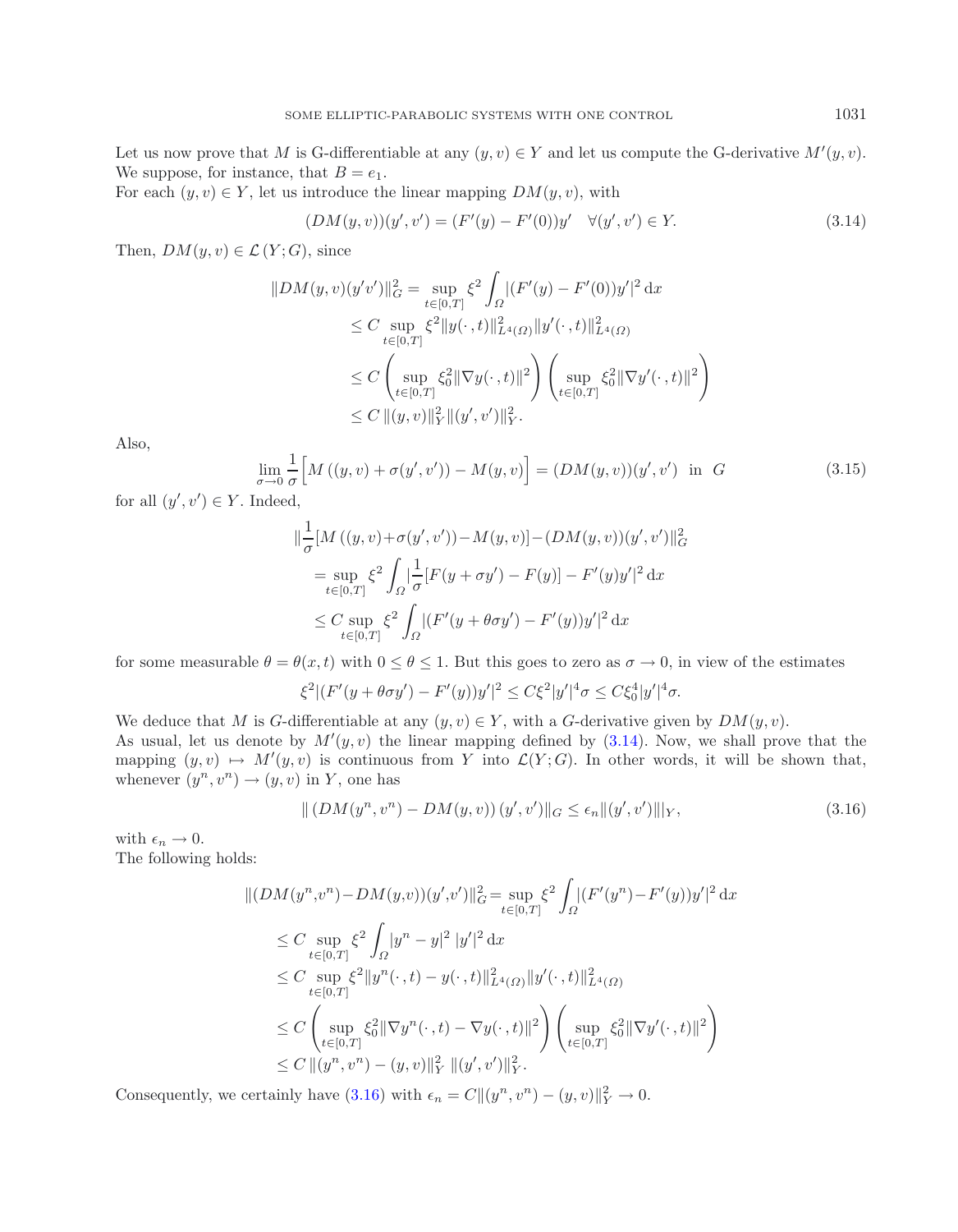Obviously, this implies that M is continuously differentiable and, therefore, the same is also true for  $H$ . •  $H'(0,0): Y \mapsto Z$  is onto.

This is obvious, thanks to the facts that that  $A = F'(0)$  satisfies [\(1.3\)](#page-1-0) and the associated Kalman operator K satisfies  $(2.1)$ .

Indeed, note that

$$
H'(0,0)(y,v) = \left(\begin{bmatrix} y_1 \\ y_2 \\ 0 \end{bmatrix}_{t} - \Delta y - F'(0)y - Bv1\omega, (y_1(\cdot,0), y_2(\cdot,0))) \quad \forall (y,v) \in Y.
$$

Let  $(k, (y_1^0, y_2^0)) \in Z$  be given. In view of Proposition [3.2,](#page-11-0) there exist couples  $(y, v)$  satisfying  $(1.10)$  and  $(3.8)$ . But this means that  $(y, v) \in Y$  and  $H'(0, 0)(y, v) = (k, (y_1^0, y_2^0))$ .

<span id="page-15-0"></span>The conclusion is that the equation  $(3.10)$  can be locally solved in Y and, in particular,  $(1.2)$  is locally null-controllable. This ends the proof of Theorem [2.7.](#page-7-0)

**Remark 3.4.** We have found a couple  $(y, v)$  such that  $y_3 \in C^0([0, T]; H_0^1(\Omega))$  and

$$
y_3(x,T) = 0 \quad \text{in} \quad \Omega.
$$

Indeed, recall that  $B \neq e_3$  and one has [\(1.8\)](#page-1-3). Therefore, in the framework of Theorem [2.7,](#page-7-0) all the components of the state vanish at  $t = T$ .

<span id="page-15-2"></span>**Remark 3.5.** It does not seem easy to extend the argument in the proof of Theorem [2.7](#page-7-0) to the cases where  $N \geq 5$  or  $B = e_3$ . Let us try to explain this:

• In order to be able to apply Liusternik's theorem, we must find solutions to the linear problems

$$
H'(0,0)(y,v) = (k, (y_1^0, y_2^0)), (y,v) \in Y
$$

such that  $M(y, v)$  belongs to the same space where k lives; in other words, if  $\xi k \in L^r(0, T; L^2(\Omega)^3)$ , we must be able to bound  $\xi M(y, v)$  in  $L^r(0, T; L^2(\Omega)^3)$ . In view of [\(3.13\)](#page-13-1), we would have to prove an estimate of  $t \mapsto \xi \|y(\cdot,t)\|_{L^4(\Omega)}^2$  in  $L^r(0,T)$ . But it is not clear at all how to get this unless  $\xi_0^a y$  belongs to  $L^{2r}(0,T;L^4(\Omega)^3)$ for some  $a > 0$ , which can be ensured only if  $\xi_0^a y \in L^{2r}(0,T; H_0^1(\Omega)^3)$  and  $H_0^1(\Omega) \hookrightarrow L^4(\Omega)$ . From the structure of the (elliptic) PDE satisfied by  $y_3$ , it becomes clear that we need  $r = +\infty$ .

- <span id="page-15-3"></span>• If  $N \geq 5$ , the embedding  $H_0^1(\Omega) \hookrightarrow L^4(\Omega)$  is not satisfied and the argument fails.
- On the other hand, if  $B = e_3$ , the right hand side of the equation satisfied by  $y_3$  is (only) in  $L^2(Q)$ , independently of the regularity of  $k_3$ . Consequently, the desired property  $\xi_0^a y \in L^\infty(0,T; H_0^1(\Omega)^3)$  does not necessarily hold and again we cannot achieve the proof.

### 4. Some additional comments and questions

<span id="page-15-1"></span>The controllability result in Theorem [2.1](#page-3-0) is completely satisfactory: a necessary and sufficient criterion for the null controllability of [\(1.1\)](#page-0-0), relatively easy to check, is given. Furthermore, Theorem [2.1](#page-3-0) can be generalized to cover, at least, the following two situations:

- The system  $(1.1)$  with a general nonzero vector B; see Remark [2.11.](#page-9-5)
- The linear system

$$
\begin{cases}\n\begin{bmatrix}\ny_1 \\
y_2 \\
0\n\end{bmatrix}_{t} - D\Delta y = Ay + Bv1_{\omega} & \text{in } Q, \\
y = 0 & \text{on } \Sigma, \\
y_1(x, 0) = y_1^0(x), y_2(x, 0) = y_2^0(x) & \text{in } \Omega,\n\end{cases}
$$
\n(4.1)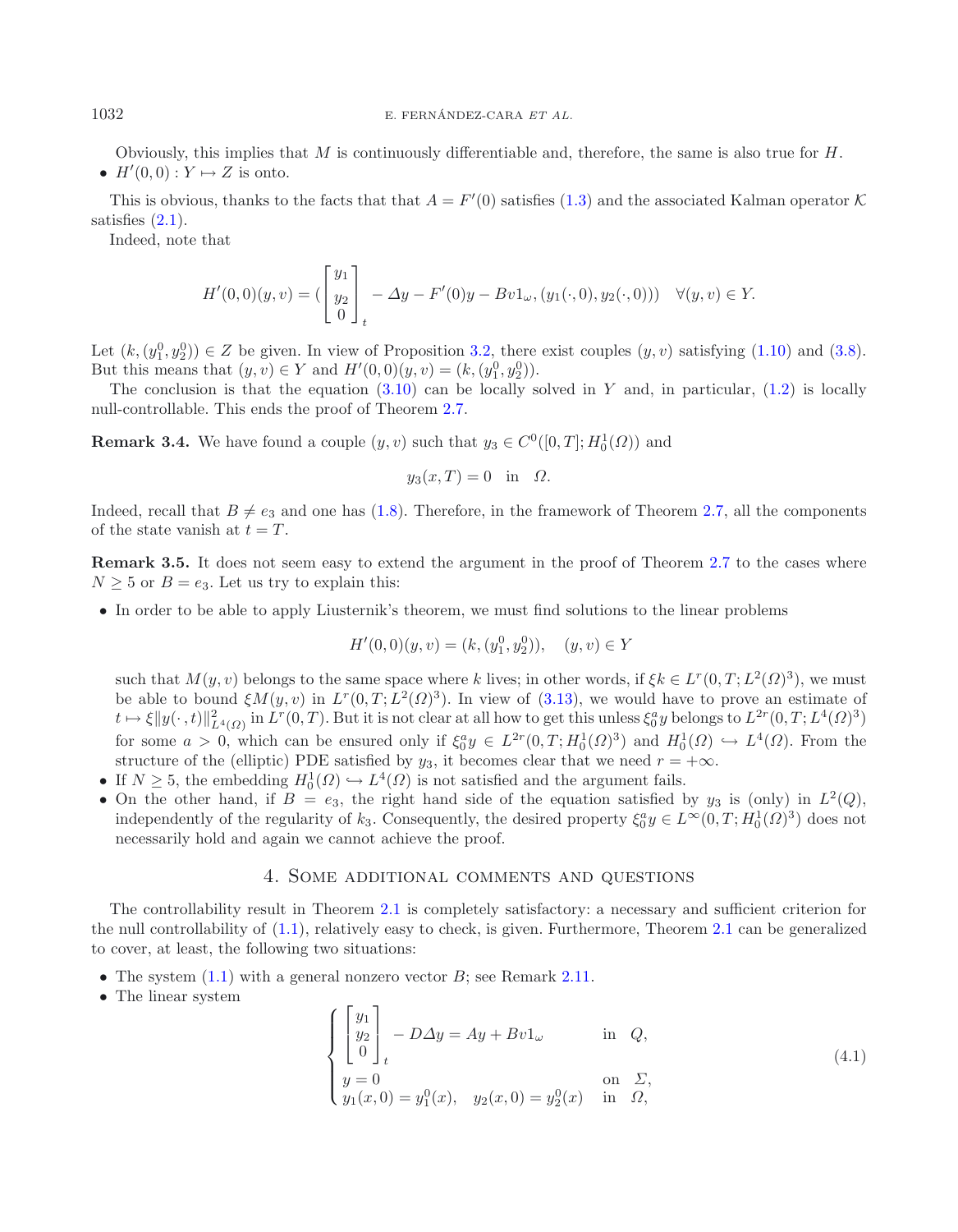where  $D = \text{diag}(\tilde{D}, 1), \tilde{D}$  is a  $2 \times 2$  diagonalizable matrix satisfying

$$
\tilde{D}\xi \cdot \xi \ge \alpha |\xi|^2 \quad \forall \xi \in \mathbb{R}^2, \quad \alpha > 0,
$$

the matrix A satisfies  $(1.3)$  and B is a general nonzero vector. Indeed, after a standard change of variable,  $(4.1)$ can be equivalently rewritten as a system of the form  $(1.1)$  with a new matrix A that again satisfies  $(1.3)$ and a new nonzero vector B.

On the other hand, we do not know at present what happens if, in  $(4.1)$ , D is a general  $3 \times 3$  diagonalizable matrix.

Unlike Theorem [2.1,](#page-3-0) Theorem [2.7](#page-7-0) only furnishes a partial solution to the controllability problem for  $(1.2)$ : we are only able to prove a local result and, moreover, several cases are excluded. This is in contrast with the situation found in the scalar case; see [\[11](#page-22-13), [12](#page-22-14)].

We have explained in Remark [3.5](#page-15-2) (and also at the beginning of Sect. [3.3\)](#page-12-2) that, in the argument used in the proof of Theorem [3.1,](#page-10-3) the restriction  $N \leq 4$  is needed: we have to estimate the spatial  $L^4$ -norm uniformly in time and we only have estimates of this kind in the Sobolev space  $H_0^1$ ; consequently, in order to conclude we need the previous restriction on N.

Unfortunately, we do not know how to avoid this. Perhaps, more regular controls give better estimates of the time derivative and Laplacian of the state in an appropriate weighted space, but this does not seem easy. Or maybe a different formulation of the null controllability problem should be investigated.

Note that, if  $(1.4)$  and  $(2.2)$  are respectively satisfied by F and  $A = F'(0)$ , arguing as in the proof of Theorem [2.7,](#page-7-0) it is possible to prove that the parabolic system

$$
\begin{cases}\n\begin{bmatrix}\ny_1 \\
y_2 \\
y_3\n\end{bmatrix}_t & \text{in } Q, \\
y = 0 & \text{on } \Sigma, \\
y_1(x, 0) = y_1^0(x), \quad y_2(x, 0) = y_2^0(x), \quad y_3(x, 0) = y_3^0(x) & \text{in } \Omega.\n\end{cases}
$$
\n(4.2)

is locally null-controllable without any restriction on N and B.

In order to establish global results in the nonlinear case, it would be very convenient to prove before a result like Theorem [2.1](#page-3-0) for a system of the kind  $(1.1)$  with A depending on x and t. But this does not seem a simple task; see however some related ideas in [\[3,](#page-22-15) [5,](#page-22-16) [10\]](#page-22-17).

Also, it is natural to consider controllability problems similar to those above with controls acting on (a part of) the boundary. This is a complex question; however, something can be said, at least when  $N = 1$ . This will be the goal of a forthcoming paper (see  $[4, 6]$  $[4, 6]$  $[4, 6]$  for some related results).

## APPENDIX A. WELL-POSEDNESS OF  $(1.1)$  AND  $(1.2)$

For brevity, we will only sketch the proof of existence, uniqueness and regularity of the solution to  $(1.2)$ . First, let us check that appropriate energy estimates hold. Indeed, we easily get from [\(1.2\)](#page-0-1) that

$$
\frac{1}{2} \frac{d}{dt} (||y_1||^2 + ||y_2||^2) + \sum_{i=1}^3 ||\nabla y_i||^2 = \sum_{i=1}^3 (F_i(y), y_i) + (Bv1\omega, y)
$$
  
\n
$$
\leq C ||y|| (||y_1|| + ||y_2||) + (F_3(y), y_3) + \epsilon ||y_3||^2 + C_{\epsilon} ||Bv1\omega||^2
$$
  
\n
$$
\leq C ||y|| (||y_1|| + ||y_2||) + (a + \epsilon) ||y_3||^2 + C_{\epsilon} ||Bv1\omega||^2
$$
  
\n
$$
\leq C_{\epsilon} \sum_{i=1}^2 ||y_i||^2 + (a + 2\epsilon) ||y_3||^2 + C_{\epsilon} ||Bv1\omega||^2
$$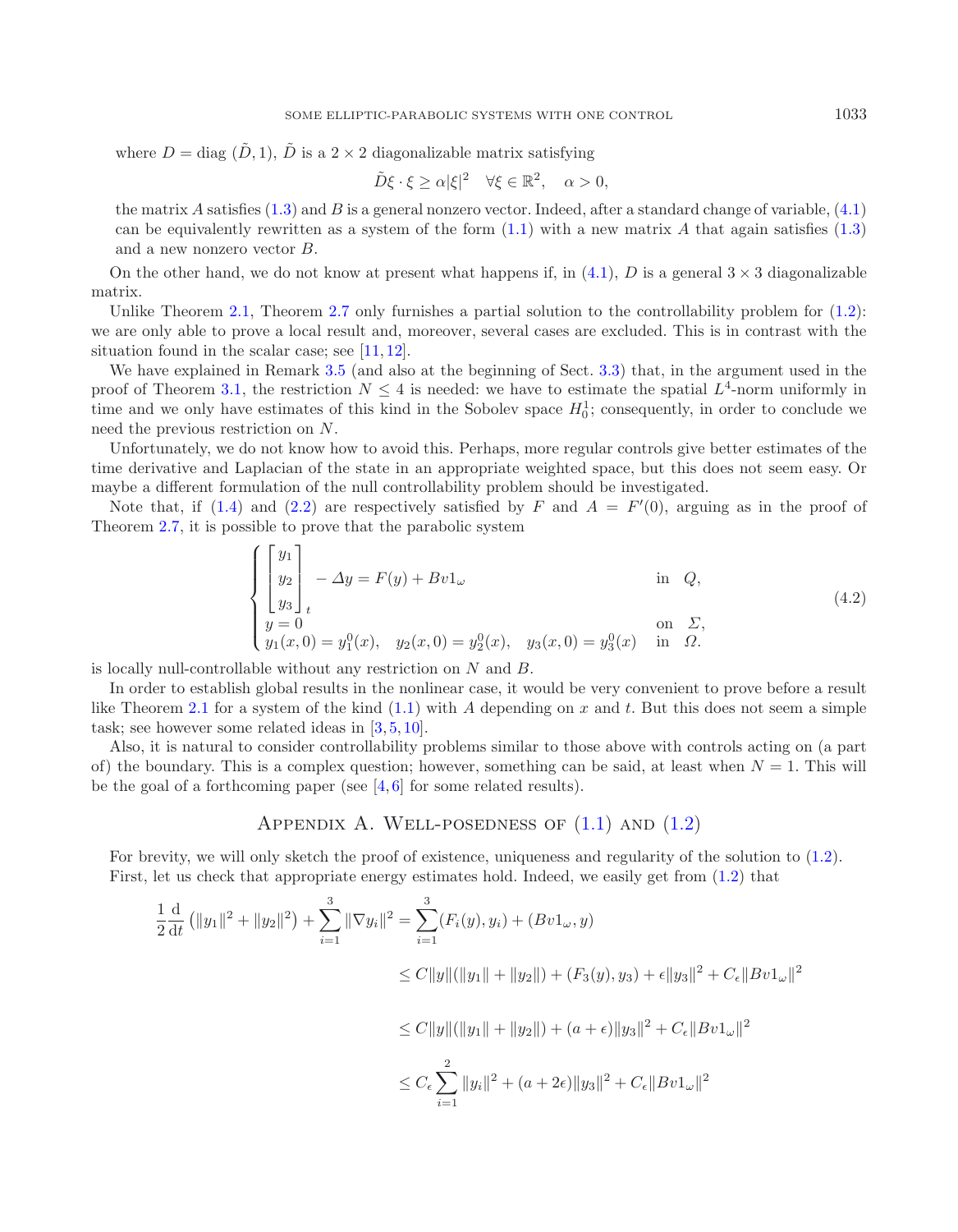for all  $\epsilon > 0$ , where  $a < \lambda_1$ . Consequently, if we take  $\epsilon$  small enough, we see that

$$
\frac{\mathrm{d}}{\mathrm{d}t} \left( \|y_1\|^2 + \|y_2\|^2 \right) + \sum_{i=1}^3 \|\nabla y_i\|^2 \le C \sum_{i=1}^2 \|y_i\|^2 + C \|Bv1_\omega\|^2
$$

and, from *Gronwall's lemma*, we deduce that  $y_1$ ,  $y_2$  and  $y_3$  are bounded in  $L^2(0,T; H_0^1(\Omega))$  and  $y_3$  is bounded in  $L^{\infty}(0,T;L^{2}(\Omega))$ . From the PDEs satisfied by the  $y_{i}$ , we also deduce that  $y_{1,t}$  and  $y_{2,t}$  are bounded in  $L^2(0,T;H^{-1}(\Omega)).$ 

As usual, these estimates suffice to get the existence of a solution satisfying [\(1.6\)](#page-1-4).

The uniqueness of solution can be proved as follows. Let  $y = (y_1, y_2, y_3)$  and  $z = (z_1, z_2, z_3)$  be two solutions to [\(1.2\)](#page-0-1) and let us set  $w := y - z$ . Then

$$
\frac{1}{2} \frac{d}{dt} (||w_1||^2 + ||w_2||^2) + \sum_{i=1}^3 ||\nabla w_i||^2 = \sum_{i=1}^3 (F_i(y) - F_i(z), w_i)
$$
  
\n
$$
\leq C ||w|| (||w_1|| + ||w_2||) + (F_3(y) - F_3(z), w_3)
$$
  
\n
$$
\leq C ||w|| (||w_1|| + ||w_2||) + a ||w_3||^2
$$
  
\n
$$
\leq C_{\epsilon} \sum_{i=1}^2 ||w_i||^2 + (a + \epsilon) ||w_3||^2,
$$

<span id="page-17-1"></span>whence

$$
\frac{\mathrm{d}}{\mathrm{d}t} \left( \|w_1\|^2 + \|w_2\|^2 \right) + \sum_{i=1}^3 \|\nabla w_i\|^2 \le C_\epsilon \sum_{i=1}^2 \|w_i\|^2.
$$

Again, we can use Gronwall's lemma here. This time, the conclusion is that  $w_1 \equiv w_2 \equiv 0$  and, therefore, we also have  $w_3 \equiv 0$ .

Finally, if  $(y_1^0, y_2^0) \in H_0^1(\Omega) \times H_0^1(\Omega)$ , the usual parabolic regularity results yield [\(1.7\)](#page-1-5).

## <span id="page-17-0"></span>Appendix B. Proof of Lemma [2.8](#page-7-2)

The proof of Lemma [2.8](#page-7-2) relies on the following result:

**Lemma B.1.** *For any*  $\tau \in \mathbb{R}$  *and any integer*  $m \geq 2$ *, there exist constants*  $\tilde{\sigma}$ *,*  $C > 0$ *, only depending on*  $\Omega$ *,*  $\omega$ *, m* and  $\tau$ , with the following property: for any  $s \geq \tilde{\sigma}(T+T^2)$  and any  $(\varphi_1^T, \varphi_2^T) \in L^2(\Omega) \times L^2(\Omega)$ , the corresponding *solution to* [\(1.9\)](#page-2-1) *satisfies*

$$
\int_0^T (s\rho)^\tau e^{-2s\eta} \left| \Delta^m (K^* \varphi) \right|_{[L^2(\Omega)]^3}^2 dt \le C \iint_{\omega \times (0,T)} (s\rho)^{\tau+10m+26} e^{-\frac{2sc^*}{t(T-t)}} \left| B^* \varphi \right|^2 dx dt.
$$
 (B.1)

Indeed, Lemma [2.8](#page-7-2) is an immediate consequence of Lemmas [2.4](#page-5-0) and [B.1.](#page-3-0)

Our task is thus to prove Lemma [B.1.](#page-3-0) Before this, let us consider the auxiliary system

$$
\begin{cases}\nP(\partial_t, \nabla)\phi = 0 \text{ in } \Omega \times (0, T), \\
\Delta^m \phi = 0 \text{ on } \Sigma \ \forall m \ge 0,\n\end{cases}
$$
\n(B.2)

where  $P(\partial_t, \nabla)$  is the partial differential operator given by

$$
P(\partial_t, \nabla) = \det(\partial_t \tilde{I}_2 + \lambda I + A^*), \text{ with } \tilde{I}_2 = \text{diag}(1, 1, 0).
$$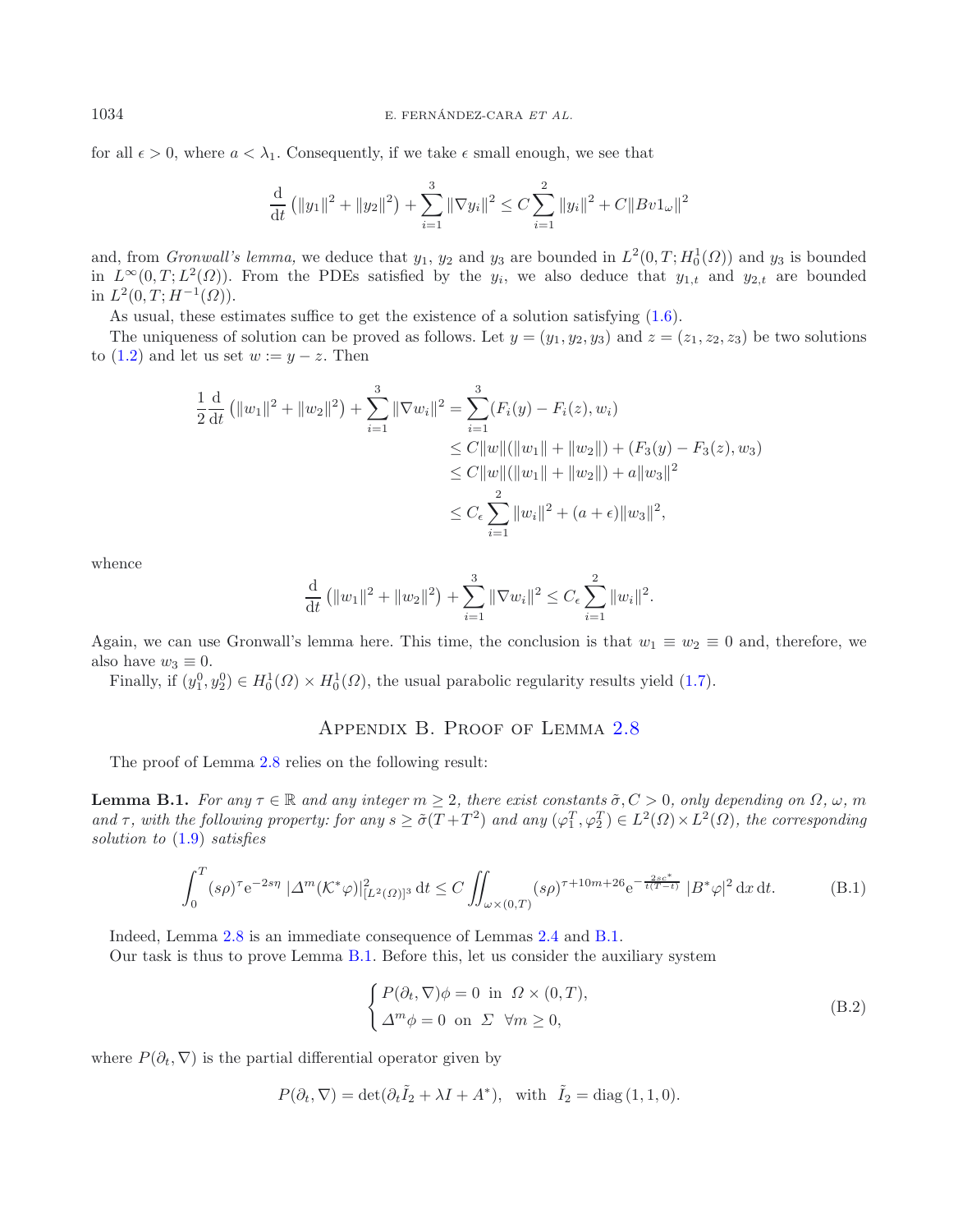<span id="page-18-0"></span>Notice that

$$
\begin{cases}\nP(\partial_t, \nabla) = P_3 P_2 P_1 + \sum_{1 \le i_1 \le i_2 < 3} \alpha_{i_1 i_2} P_{i_1} P_{i_2} + \sum_{i=1}^3 \alpha_i P_i + \alpha, \\
P_1 = P_2 = \partial_t + \Delta, \quad P_3 = \Delta.\n\end{cases} \tag{B.3}
$$

We will use the following Carleman estimate for the solutions to [\(B.2\)](#page-17-0):

**Lemma B.2.** Let  $\tau_0 \in \mathbb{R}$  and the integers  $k_1, k_2 \geq 1$  be given. There exist  $\sigma_0, C > 0$ , only depending of  $\Omega$ ,  $\omega$ ,  $A, \tau_0, k_1$  *and*  $k_2$ *, such that* 

$$
\sum_{\ell=0}^{k_1} \sum_{j=0}^{k_2} F\left(\tau_0 - 10(\ell+j), \Delta^{\ell} \partial_t^j \phi\right) \le C \iint_{\omega \times (0,T)} (s\rho)^{\tau_0 + 15} e^{-\frac{2sc^*}{t(T-t)}} |\phi|^2 dx dt, \tag{B.4}
$$

*for any*  $s \geq \sigma_0(T + T^2)$  *and any solution*  $\phi$  *to* [\(B.2\)](#page-17-0) *satisfying* 

$$
(-\Delta)^{\ell} \partial_t^j \phi \in L^2(0, T; D(-\Delta)) \quad \forall \ell, j \ge 1.
$$

*In* (**B.4**)*,*  $F(\tau, \phi)$  *is given by* 

$$
F(\tau, \phi) := I(\tau + 6, \phi) + \sum_{q=1}^{3} I(\tau + 3, P_q \phi) + \sum_{1 \le q \le n \le 3} I(\tau, P_q P_n \phi).
$$
 (B.5)

The proof is given in [\[2](#page-22-9)] for a very similar (and in some sense more complicate) system. For brevity, we will not give the details.

Now, let  $D$  be the linear space

<span id="page-18-1"></span>
$$
\mathcal{D} := \bigcap_{p \ge 0} D((-\Delta)^p)
$$

(a dense subspace of  $L^2(\Omega)$ ). We have the following.

**Proposition B.3.** Assume that  $(\varphi_1^T, \varphi_2^T) \in \mathcal{D} \times \mathcal{D}$  and  $\varphi$  is the associated solution to [\(1.9\)](#page-2-1). Then  $\varphi \in$  $C^{\ell}([0,T];D((-\Delta)^p)^3)$  for every  $\ell, p \geq 0$ . Furthermore,  $\varphi_j$  solves [\(B.2\)](#page-17-0) for  $j = 1, 2, 3$ .

*Proof.* The change of variable  $\psi(x,t) = \varphi(x,T-t)$  transforms [\(1.9\)](#page-2-1) into

$$
\begin{cases}\n\psi_{1t} - \Delta \psi_1 = A_1 \psi_1 + B_1 \psi_2 + C_1 \psi_3 & \text{in } Q, \\
\psi_{2t} - \Delta \psi_2 = A_2 \psi_1 + B_2 \psi_2 + C_2 \psi_3 & \text{in } Q, \\
-\Delta \psi_3 = A_3 \psi_1 + B_3 \psi_2 + C_3 \psi_3 & \text{in } Q, \\
\psi_1 = \psi_2 = \psi_3 = 0 & \text{on } \Sigma, \\
\psi_1(0) = \varphi_{01}, \ \psi_2(0) = \varphi_{02}, \ \psi_3(0) = \varphi_{03} & \text{in } \Omega.\n\end{cases}
$$
\n(B.6)

From  $(B.6)_3$  $(B.6)_3$ , we have  $\psi_3 = (-\Delta - C_3 I)^{-1} (A_3 \psi_1 + B_3 \psi_2)$ . Let us set  $I_2 = \text{diag}(1,1)$  and let us introduce the linear mapping  $\mathcal{A}: L^2(\Omega)^2 \mapsto L^2(\Omega)^2$ , with

$$
\begin{cases}\n\mathcal{A}_1(\psi_1, \psi_2) := A_1 \psi_1 + B_1 \psi_2 + C_1 (-\Delta - C_3 I)^{-1} (A_3 \psi_1 + B_3 \psi_2), \\
\mathcal{A}_2(\psi_1, \psi_2) := A_2 \psi_1 + B_2 \psi_2 + C_2 (-\Delta - C_3 I)^{-1} (A_3 \psi_1 + B_3 \psi_2).\n\end{cases}
$$

Then, A is a bounded linear operator on  $L^2(\Omega)^2$ .

Since the operator  $\Delta I_2$  is dissipative self-adjoint in  $L^2(\Omega)^2$ , it is the generator of an analytic semigroup. From the perturbation theory of analytic semigroups, we deduce that  $\Delta I_2 + A$  is also the generator of an analytic semigroup. Since  $D((\Delta I + \mathcal{A})^p) = D((-\Delta)^p)^2$ , we find that  $\psi_1, \psi_2 \in C^{\ell}([0, T]; D((-\Delta)^p)^2)$  and consequently also  $\psi_3 \in C^{\ell}([0,T]; D((-\Delta)^p))$  for all  $\ell, p \geq 1$ .

On the other hand, it is not difficult to check that the three components of  $\varphi$  solve [\(B.2\)](#page-17-0).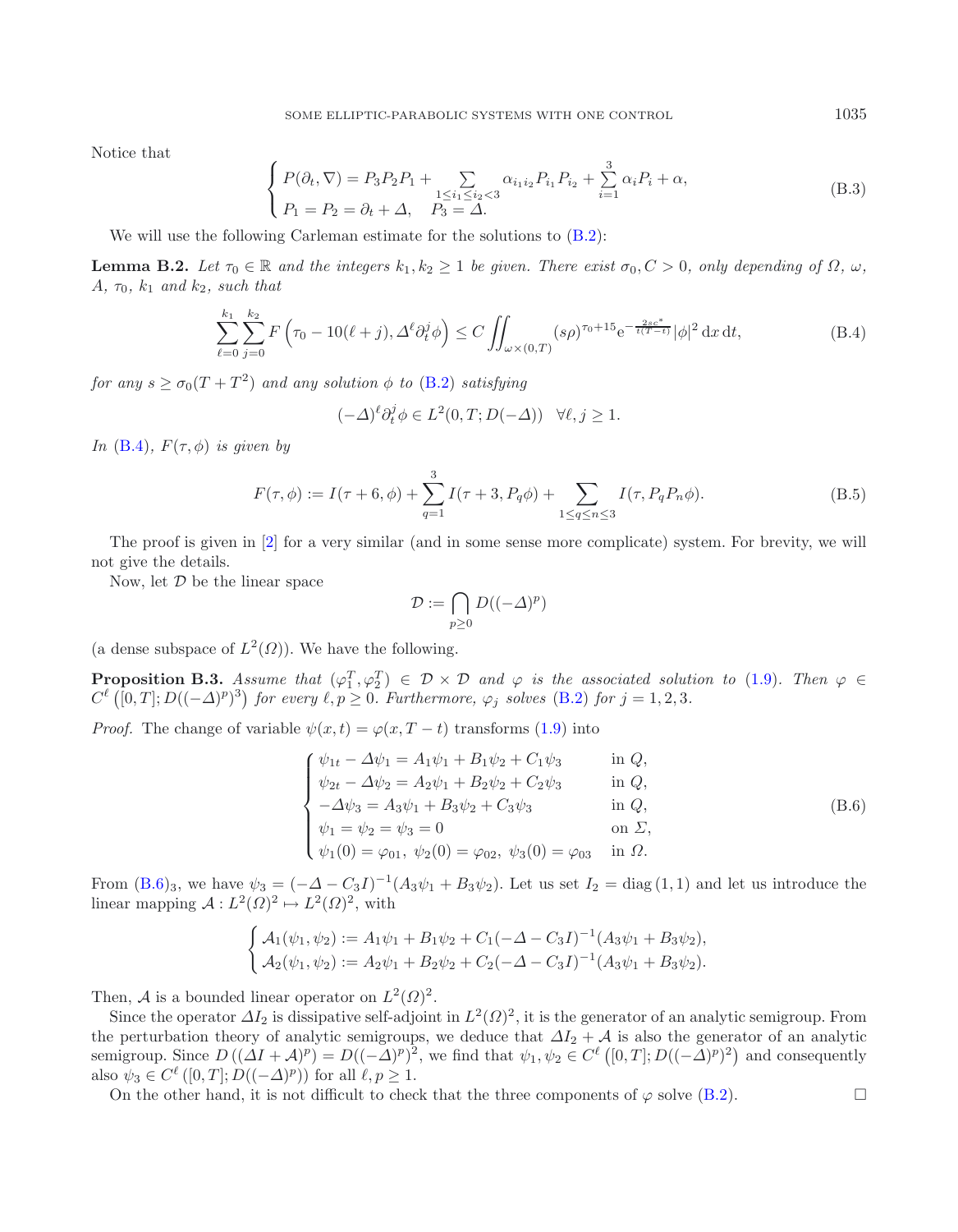*Proof of Lemma* [B.1](#page-3-0). We will first suppose that  $(\varphi_1^T, \varphi_2^T) \in \mathcal{D} \times \mathcal{D}$ .

Let  $\varphi$  be the solution to [\(1.9\)](#page-2-1) corresponding to these data. We can then apply Proposition [B.3](#page-4-1) and deduce that  $\varphi \in C^{\ell}([0,T]; D((-\Delta)^p)^3)$ , for every  $\ell, p \ge 0$ , and  $\varphi_j$  satisfies [\(B.2\)](#page-17-0) for  $1 \le j \le 3$ . Accordingly, Lemma [B.2](#page-3-4) can be applied to  $\phi = (B^*\varphi)_i$  with  $k_1 = m$ ,  $k_2 = 2$  and  $\tau_0 \in \mathbb{R}$ , which ensures the existence of two positive constants  $\tilde{\sigma}$  and C such that

<span id="page-19-0"></span>
$$
\sum_{\ell=0}^{m} \sum_{j=0}^{2} F\left(\tau_0 - 10(\ell+j), \Delta^{\ell} \partial_t^j (B^* \varphi)_i\right) \le C \iint_{\omega \times (0,T)} (s\rho)^{\tau_0 + 15} e^{-\frac{2sc^*}{t(T-t)}} |(B^* \varphi)_i|^2 dx dt \tag{B.7}
$$

for any  $s \geq \tilde{\sigma}(T + T^2)$ .

We observe that  $\ell + j \leq m + 2$  and thus  $\tau := \tau_0 - 10m - 11 \leq \tau_0 - 10(\ell + j) + 9$ . This implies that  $(s\rho)^{\tau} = (s\rho)^{\tau_0 - 10m - 11} \le (s\rho)^{\tau_0 - 10(\ell + j) + 9}$  and also

$$
\iint_{Q} (s\rho)^{\tau} e^{-2s\eta} |\Delta^{\ell} \partial_t^j (B^* \varphi)_i|^2 dx dt \le \iint_{Q} (s\rho)^{\tau_0 - 10(\ell + j) + 9} e^{-2s\eta} |\Delta^{\ell} \partial_t^j (B^* \varphi)_i|^2 dx dt
$$
  
\n
$$
\le I(\tau_0 - 10(\ell + j) + 6, \Delta^{\ell} \partial_t^j (B^* \varphi)_i)
$$
  
\n
$$
\le F(\tau_0 - 4(\ell + j), \Delta^{\ell} \partial_t^j (B^* \varphi)_i).
$$
 (B.8)

Combining [\(B.4\)](#page-18-0) and [\(B.8\)](#page-19-0), we get the following for all  $s \geq \tilde{\sigma}(T+T^2)$ :

$$
\sum_{j=0}^{2} \iint_{Q} (s\rho)^{\tau} e^{-2s\eta} |\Delta^{m} \partial_{t}^{j} (B^{*} \varphi)_{i}|^{2} dx dt \le C \iint_{\omega \times (0,T)} (s\rho)^{\tau_{0}+15} e^{-\frac{2sc^{*}}{t(T-t)}} |B^{*} \varphi|^{2} dx dt
$$
  

$$
\le C \iint_{\omega \times (0,T)} (s\rho)^{\tau+10m+26} e^{-\frac{2sc^{*}}{t(T-t)}} |B^{*} \varphi|^{2} dx dt.
$$
 (B.9)

On the other hand, using  $(1.9)$  and the expression of  $\mathcal{K}^*$ , after some computations, we see that

<span id="page-19-1"></span>
$$
\mathcal{K}^*\varphi = \begin{cases}\n(\varphi_{1,tt}, -\varphi_{1,t}, \varphi_1) & \text{if } B = e_1, \\
(\varphi_{2,tt}, -\varphi_{2,t}, \varphi_2) & \text{if } B = e_2, \\
(0, 0, \varphi_3) & \text{if } B = e_3.\n\end{cases}
$$
\n(B.10)

Hence, replacing in [\(B.9\)](#page-19-1), the desired inequality [\(B.1\)](#page-17-1) is found. This concludes the proof in the case  $(\varphi_1^T, \varphi_2^T) \in$  $\mathcal{D}\times\mathcal{D}$ .

The general case can be easily deduced from the previous one through a standard density argument.  $\Box$ 

## Appendix C. proof of Proposition [3.2](#page-11-0)

We will follow an argument inspired in the proof of Proposition 2.3 in [\[20\]](#page-22-8). In fact, our statement and the related estimates are more complete, but the structure of the proof is very similar.

Let  $q > 1$  be a real number (to be fixed below) and let us introduce the intermediate times

$$
T_j = \left(1 - \frac{1}{q^j}\right)T, \text{ with } j \ge 0
$$

and the functions  $\gamma$ ,  $\zeta$  and  $\zeta_0$ , with

$$
\gamma(t) := e^{C_1(1+T+1/t)}, \ \zeta(t) := \gamma((q-1)q^{-2}(T-t))^{1+p}, \ \zeta_0(t) := \gamma((q-1)(T-t))^p,
$$

where  $C_1 > C_0$  ( $C_0$  is the constant in [\(3.3\)](#page-10-2)) and  $p > 1$ .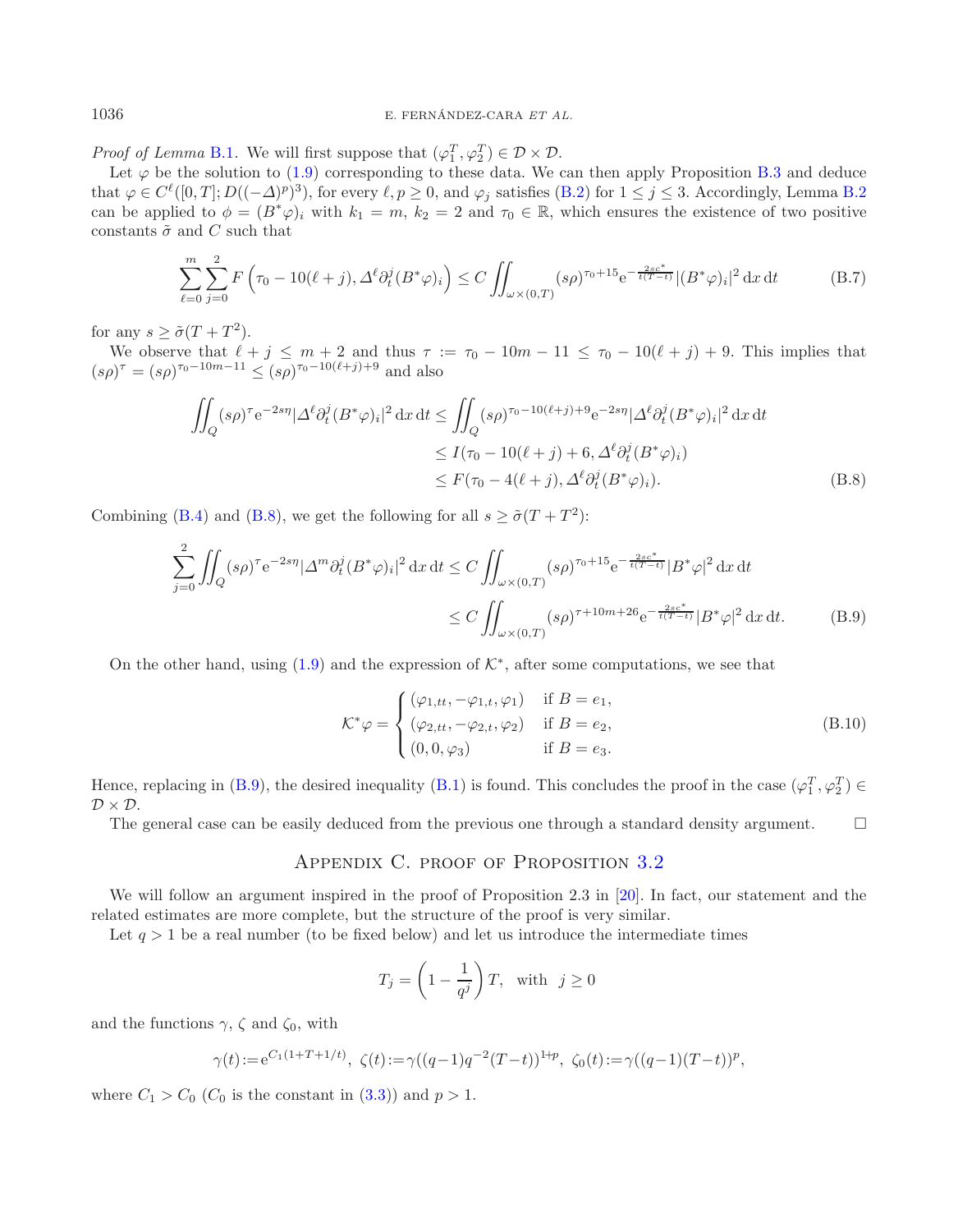<span id="page-20-0"></span>Note that  $\gamma$  is decreasing and goes to  $+\infty$  as  $t \to 0$ . Contrarily,  $\zeta$  and  $\zeta_0$  are increasing and go to  $+\infty$  as  $t \rightarrow T$ . Furthermore, one has

$$
\gamma (T_{j+2} - T_{j+1}) \zeta (T_j)^{-1} = \zeta_0 (T_{j+2})^{-1} \quad \forall j \ge 0.
$$

Let  $k = (k_1, k_2, k_3)^T$  be given, with  $k \in L^{\infty}(0, T; L^2(\Omega)^3)$ . For each  $j \ge 0$ , let us consider the nonhomogeneous system

$$
\begin{cases}\n\begin{bmatrix}\nz_1 \\
z_2 \\
0\n\end{bmatrix}\n\end{cases}\n-\Delta z = Az + k \n\text{ in } \omega \times (T_j, T_{j+1}), \\
z = 0 \n\text{ on } \Sigma, \\
z_1(x, T_j) = 0, \quad z_2(x, T_j) = 0 \n\text{ in } \Omega\n\end{cases}
$$
\n(C.1)

and let us denote by  $z = (z_1, z_2, z_3)^T$  the associated solution. Let us set  $a^{j+1} := (z_1(\cdot, T_{j+1}^-), z_2(\cdot, T_{j+1}^-))$  for each  $j \ge 0$  and  $a^0 := (y_1^0, y_2^0)$ .

On the other hand, let us introduce for each  $j \geq 0$  the homogeneous controlled system

$$
\begin{cases}\n\begin{bmatrix}\nw_1 \\
w_2 \\
0\n\end{bmatrix}_t - \Delta w = Aw + Bu1_\omega \text{ in } \omega \times (T_j, T_{j+1}), \\
w = 0 \quad \text{on } \Sigma, \\
(w_1, w_2)(x, T_j) = a^j(x) \quad \text{in } \Omega\n\end{cases}
$$
\n(C.2)

and let us denote by  $u_j \in L^2(\omega \times (T_j, T_{j+1}))$  an associated null control satisfying

<span id="page-20-1"></span>
$$
||u_j||_{L^2(\omega \times (T_j, T_{j+1}))} \leq \gamma (T_{j+1} - T_j) ||a^j||.
$$

That the controls  $u_j$  exist is implied by the definition of  $\gamma$ .

It is clear that the couple  $(y, v)$  defined by  $y = z + w$  in each  $\Omega \times (T_j, T_{j+1})$  and  $v = u_j$  in each  $\omega \times (T_j, T_{j+1})$ is a state-control pair satisfying [\(1.10\)](#page-2-0). Let us prove that

$$
\sup_{t \in [0,T]} \zeta_0^2 \int_{\Omega} |\nabla y|^2 \, dx + \iint_Q \zeta_0^2 |\Delta y|^2 \, dx \, dt + \iint_{\omega \times (0,T)} \zeta_0^2 |v|^2 \, dx \, dt
$$
  

$$
\leq C \left( \sup_{t \in [0,T]} \zeta^2 \int_{\Omega} |k|^2 \, dx + \|(y_1^0, y_2^0)\|_{H_0^1(\Omega) \times H_0^1(\Omega)}^2 \right). \tag{C.3}
$$

Note that the solution to  $(C.1)$  satisfies

$$
z_1, z_2 \in C^0([T_j, T_{j+1}]; H_0^1(\Omega)^3) \cap L^2(T_j, T_{j+1}; D(-\Delta)^3),
$$
  

$$
z_3 \in L^\infty(T_j, T_{j+1}; H_0^1(\Omega)^3) \cap L^2(T_j, T_{j+1}; D(-\Delta)^3)
$$

and

$$
\sup_{t \in [0,T]} \int_{\Omega} |\nabla z|^2 \, \mathrm{d} x + \iint_{Q} |\Delta z|^2 \, \mathrm{d} x \, \mathrm{d} t \leq C \sup_{t \in [T_j, T_{j+1}]} \int_{\Omega} |k|^2 \, \mathrm{d} x.
$$

In particular,

$$
||a^{j+1}||_{H_0^1(\Omega)^2}^2 \le C \sup_{t \in [T_j, T_{j+1}]} \int_{\Omega} |k|^2 \, \mathrm{d}x,
$$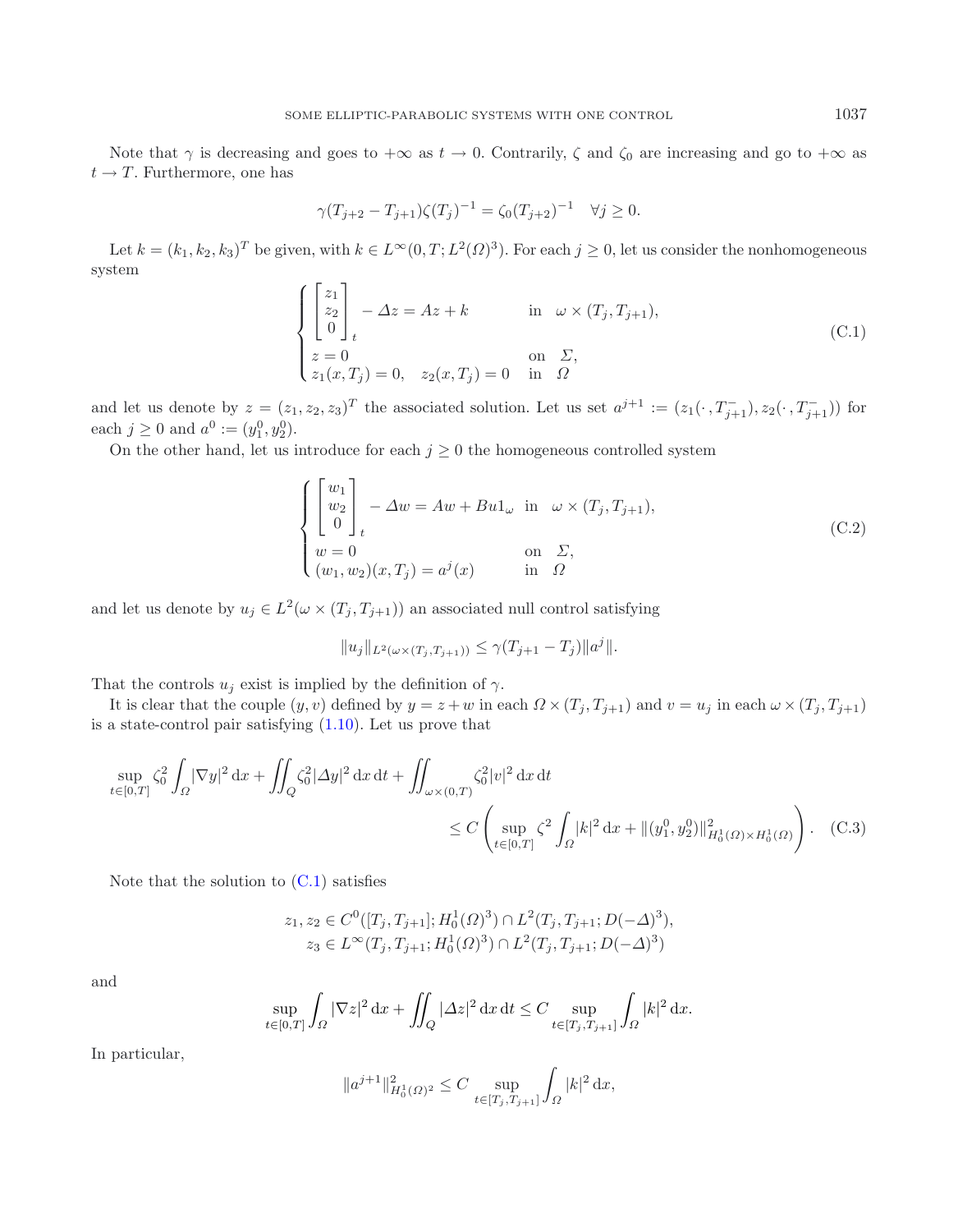whence we get the following estimates for  $u_{i+1}$ :

$$
||u_{j+1}||_{L^{2}(\omega\times(T_{j+1},T_{j+2}))}^{2} \leq \gamma(T_{j+2}-T_{j+1})^{2} ||a^{j+1}||^{2}
$$
  
\n
$$
\leq C \gamma(T_{j+2}-T_{j+1})^{2} \sup_{t\in[T_{j},T_{j+1}]} \int_{\Omega} |k|^{2} dx
$$
  
\n
$$
\leq C \gamma(T_{j+2}-T_{j+1})^{2} \zeta(T_{j})^{-2} \sup_{t\in[T_{j},T_{j+1}]} \int_{\Omega} \zeta^{2} |k|^{2} dx
$$
  
\n
$$
= C \zeta_{0}(T_{j+1})^{-2} \sup_{t\in[T_{j},T_{j+1}]} \int_{\Omega} \zeta^{2} |k|^{2} dx
$$

and then

$$
\|\zeta_0 u_{j+1}\|_{L^2(\omega \times (T_{j+1}, T_{j+2}))} \leq \zeta_0(T_{j+1}) \|u_{j+1}\|_{L^2(\omega \times (T_{j+1}, T_{j+2}))}
$$
  

$$
\leq C \|\zeta k\|_{L^\infty(T_j, T_{j+1}; L^2(\Omega)^3)}.
$$

Obviously, we also have

$$
\|\zeta_0 u_0\|_{L^2(\omega \times (0,T_1))} \le \gamma(T_1) \|(y_1^0, y_2^0)\|.
$$

Taking into account all this, we deduce that

$$
\|\zeta_0 u_0\|_{L^2(\omega \times (0,T))} \leq C \left( \|\zeta k\|_{L^\infty(0,T;L^2(\Omega)^3)} + \|(y_1^0, y_2^0)\|\right).
$$

We can argue similarly with  $y = z + w$  in each  $(T_j, T_{j+1})$ . Indeed, for any  $j \ge 1$  we have

$$
\sup_{t \in [T_j, T_{j+1}]} \int_{\Omega} |\nabla y|^2 \, dx + \iint_{\Omega \times (T_j, T_{j+1})} |\Delta y|^2 \, dx \, dt
$$
\n
$$
\leq C \left( \|u_{j+1}\|_{L^2(\omega \times (T_j, T_{j+1}))}^2 + \|k\|_{L^\infty(T_j, T_{j+1}; L^2(\Omega)^3)}^2 + \|a^j\|_{H_0^1(\Omega)^2}^2 \right)
$$
\n
$$
\leq C \gamma (T_{j+1} - T_j)^2 \|k\|_{L^\infty(T_{j-1}, T_{j+1}; L^2(\Omega)^3)}^2
$$
\n
$$
\leq C \gamma (T_{j+1} - T_j)^2 \zeta (T_{j-1})^{-2} \|\zeta k\|_{L^\infty(T_{j-1}, T_{j+1}; L^2(\Omega)^3)}^2
$$
\n
$$
= C \zeta_0 (T_{j+1})^{-2} \|\zeta k\|_{L^\infty(T_{j-1}, T_{j+1}; L^2(\Omega)^3)}^2
$$

and

$$
\sup_{t \in [T_j, T_{j+1}]} \zeta_0^2 \int_{\Omega} |\nabla y|^2 \, \mathrm{d} x + \iint_{\Omega \times (T_j, T_{j+1})} \zeta_0^2 |\Delta y|^2 \, \mathrm{d} x \, \mathrm{d} t \le C \| \zeta k \|_{L^\infty (T_{j-1}, T_{j+1}; L^2(\Omega))^3}^2.
$$

For  $j = 0$ , we have

$$
\sup_{t\in[0,T_1]}\int_{\Omega}|\nabla y|^2\,\mathrm{d} x+\iint_{\Omega\times(0,T_1)}|\Delta y|^2\,\mathrm{d} x\,\mathrm{d} t\leq C\left(\|k\|_{L^\infty(0,T_1;L^2(\Omega)^3)}^2+\|(y_1^0,y_2^0)\|_{H_0^1(\Omega)^2}^2\right).
$$

From these estimates, we immediately obtain [\(C.3\)](#page-20-1).

Now, taking into account the definitions of  $\zeta$  and  $\zeta_0$ , we easily see that [\(C.3\)](#page-20-1) can be rewritten in the form [\(3.8\)](#page-11-1), with

$$
R = \frac{C_1(1+p)q^2}{q-1}, \quad R_0 = \frac{C_1p}{q-1}.
$$

Obviously,  $R_0 < R$ ; moreover, if q is chosen satisfying  $1 < q^2 < 2p/(1+p)$  (which is possible, since  $p > 1$ ), we also have  $R < 2R_0$ .

This ends the proof.